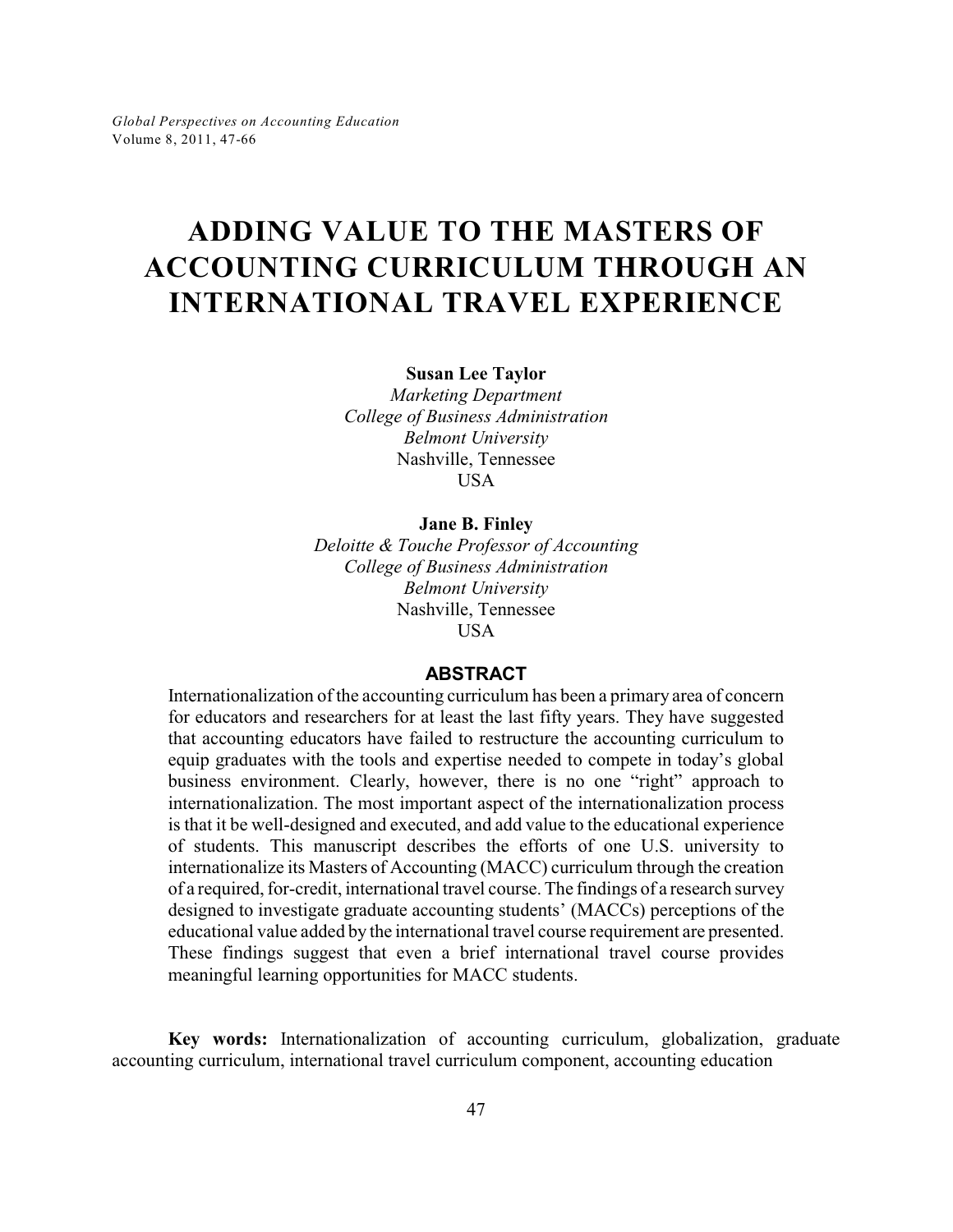#### **INTRODUCTION**

ducators and practitioners have expressed concerns about the state of accounting education<br>for at least the last fifty years (see, for example: AAA, 1973, 1986, 1998; AICPA, 1994, 1997, 1998; Arthur Andersen et al., 1989; ducators and practitioners have expressed concerns about the state of accounting education for at least the last fifty years (see, for example: AAA, 1973, 1986, 1998; AICPA, 1994, 1997, 1998; Arthur Andersen et al., 1989; AECC, 1990; Albrecht and Sack, 2000). Sundem (1999) such changes should be made; and (3) how employers of accounting graduates will react to the changes. One of the proposed changes to accounting education was internationalization of the accounting curriculum. As a result, this topic has been the subject of an extensive body of literature (see, for example: AAA, 1973; Clay, 1975; Burns, 1979; Mintz, 1980; Meek, 1985; Sherman, 1987; McClure, 1988; Stout and Schweikart, 1989; Agami, 1991; Meek, 1991; O'Connor, 1991; AlNajjar and Gray, 1992; Tondkar et al., 1994; AlNajjar and Peacock, 1995; Rezaee et al., 1997; O'Connor et al., 1996; Beed and Shooshtari, 1998; Tondkar et al., 1998; Adhikari et al., 1999; AICPA 1999; Albrecht and Sack, 2000; Palmer et al., 2004).

Albrecht and Sack (2000), in the forward of their monograph, state "accounting education must change if it is to be relevant and add value to our students and the community" (p. vii). They propose that 'three drivers of change' are providing the imperative for changing accounting curricula–technology, globalization, and changes within the power of market investors. Some argue that accounting educators have failed to restructure accounting curricula to equip graduates with the tools and expertise needed to help business to compete in today's global business environment. Information gathered by Albrecht and Sack (2000) indicates that those outside of the academy, primarily business professionals and students, perceive that the academy does not use a global perspective to teach accounting and that memorization is emphasized, while out-of-classroom experiences such as field studies and foreign business trips are not used enough. Thus, it would seem that students and working professionals see value in the internationalization of the accounting program.

In 1999, the American Institute of Certified Public Accountants (AICPA) launched the Core Competency Framework, which identified a set of skills-based competencies that all students entering the accounting profession should possess [\(http://ceae.aicpa.org](http://ceae.aicpa.org)). Educators identified three categories—functional, personal, and broad business competencies. Functional competencies focus on technical accounting competencies, while personal competencies are more aligned with individual attributes and values. Broad business competencies, directed to basic business understanding, include international/global perspectives, specifically:

"Individuals entering the accounting profession should be able to identify and communicate the variety of threats and opportunities of doing business in a borderless world. The accounting professional of the future must provide services to support and facilitate commerce in the global marketplace." [\(http://ceae.aicpa.org](http://ceae.aicpa.org))

An additional incentive for internationalizing the accounting curriculum came in 1974, when the AACSB, the accrediting body for business programs, changed its accreditation standards to include an international dimension in the curricula of accredited business schools (Nehrt, 1987; Kwok et al., 1994; Hans, 2004). By 1979, the AACSB required that "every student should be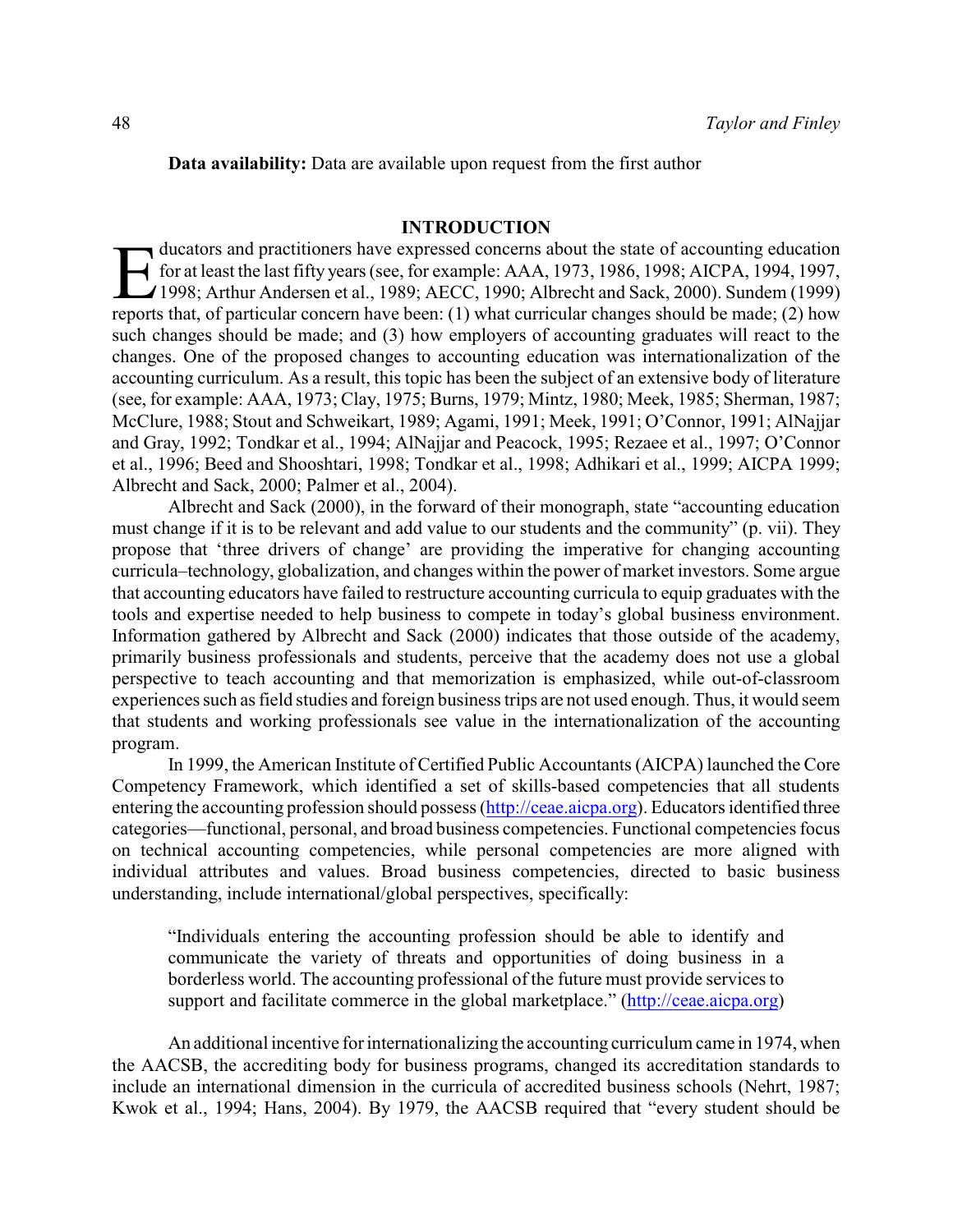exposed to the international dimension through one or more elements of the curriculum" (Nehrt, 1987, p. 83). Nearly twenty years after the AACSB's original decision to include an international dimension came the decision to provide coverage 'perspectives,' including 'global issues and global economic environments' in undergraduate and graduate curricula. These mandates have resulted in a plethora of academic research recommending alternative methods for internationalizing the accounting and business curricula (see Table 1). Today, AACSB-International Standard 15–Curriculum Management reflects this continued and growing focus on global education (AACSB International, 2010).

| Proposed Methods for Internationalizing Curricula |                                                                                                                                                                                 |  |  |  |
|---------------------------------------------------|---------------------------------------------------------------------------------------------------------------------------------------------------------------------------------|--|--|--|
| Study                                             | <b>Internationalization Recommendations</b>                                                                                                                                     |  |  |  |
| <b>Burns</b> (1979)                               | Integrate international accounting topics throughout accounting<br>curriculum                                                                                                   |  |  |  |
| Mintz (1980)                                      | Integrate international accounting topics throughout accounting<br>curriculum                                                                                                   |  |  |  |
| Meek (1985)                                       | International managerial accounting topics incorporated into<br>introductory managerial accounting course                                                                       |  |  |  |
| Harkins and Mills (1985)                          | Utilizing foreign annual reports in intermediate accounting<br>course                                                                                                           |  |  |  |
| Stout, Wygal, and Volpi<br>(1988)                 | Case study approach using comparative income statement from<br>companies located outside the U.S. to add international<br>dimension to upper level financial accounting courses |  |  |  |
| McClure (1988)                                    | Incorporate international topics into introductory financial<br>accounting course                                                                                               |  |  |  |
| Aggarwal (1989)                                   | Infusing international dimensions into all core business courses                                                                                                                |  |  |  |
| Sarathy (1990)                                    | International internship program                                                                                                                                                |  |  |  |
| Schechter (1993)                                  | Overseas study                                                                                                                                                                  |  |  |  |
| Nehrt (1993)                                      | International internship program                                                                                                                                                |  |  |  |
| <b>Bazaz</b> and Parameswaran<br>(1994)           | Teach international accounting from both internal and external<br>perspectives                                                                                                  |  |  |  |
| Tondkar, Adhikari and<br>Coffman (1994)           | Adding international dimension to upper level accounting<br>courses by utilizing foreign annual reports                                                                         |  |  |  |
| Kwok, Arpan and Folks<br>(1994)                   | Out of country experiences                                                                                                                                                      |  |  |  |
| Kedia and Cornwall (1994)                         | Domestic study focused on interactions with international<br>students in a domestic setting                                                                                     |  |  |  |

## **TABLE 1 Proposed Methods for Internationalizing Curricula**

(continued)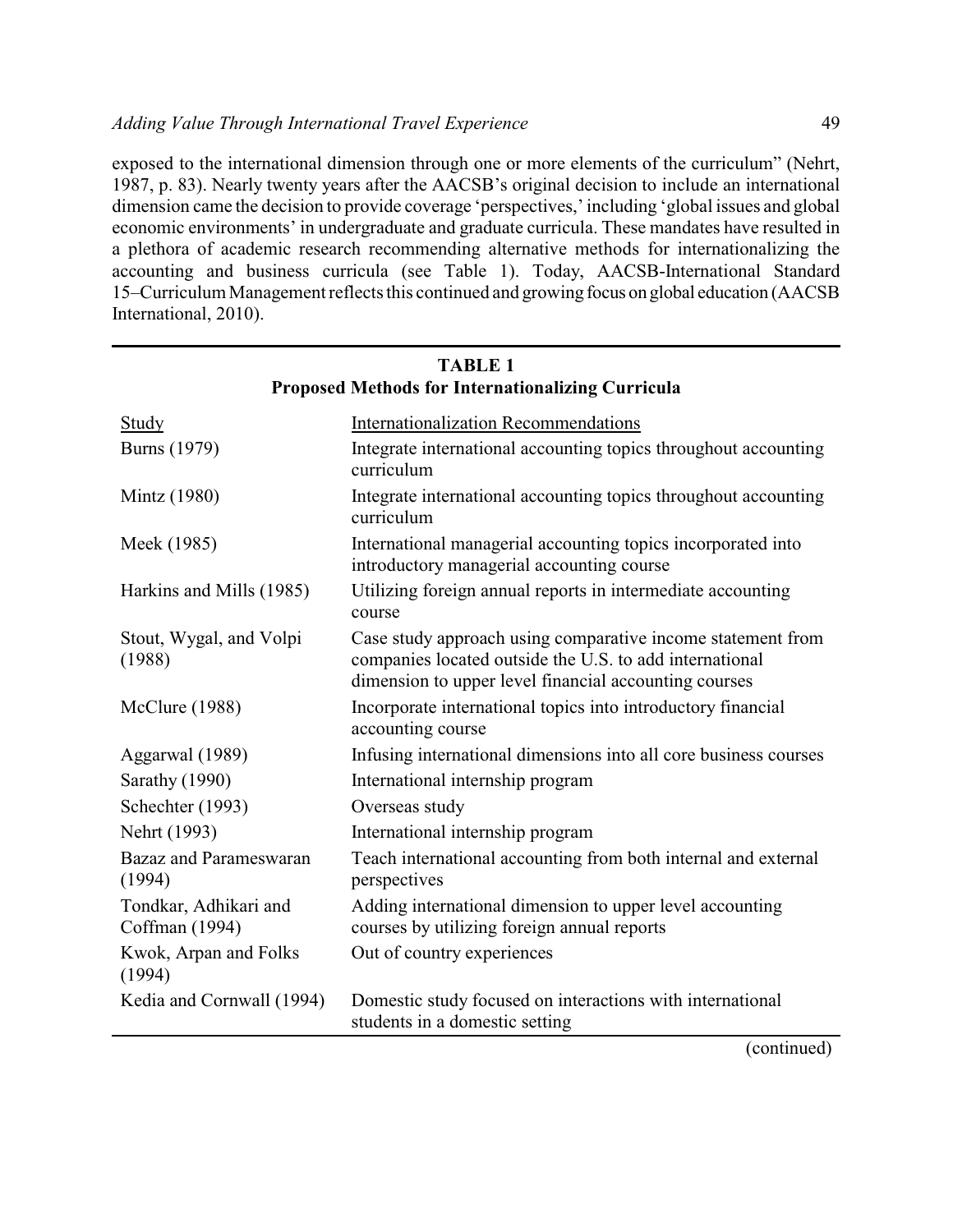| TABLE 1 (continued)                          |                                                                                                                                                                                     |  |  |  |
|----------------------------------------------|-------------------------------------------------------------------------------------------------------------------------------------------------------------------------------------|--|--|--|
| O'Connor, Rapaccioli, and<br>Williams (1996) | International component added to advanced accounting course<br>through comparison of U.S. accounting practices and policies<br>with those of a select group of countries            |  |  |  |
| Nash (1997)                                  | One or two week travel abroad programs for credit (learn<br>culture, visit companies and business executives, and prepare<br>final report for presentation                          |  |  |  |
| Kedia and Harveston (1998)                   | Overseas trips focused on work directed team projects<br>sponsored by companies                                                                                                     |  |  |  |
| White and Griffith (1998)                    | International internships                                                                                                                                                           |  |  |  |
| Muuka, Harrison and<br>Hassan (1999)         | Overseas trips of short duration focused on lectures, on-site<br>industry visits and cultural excursions                                                                            |  |  |  |
| Harrison (2000)                              | Infusing or integrating international dimensions into all core<br>courses                                                                                                           |  |  |  |
| Kedia, Haveston and Bhagat<br>(2001)         | International travel and international internship                                                                                                                                   |  |  |  |
| Currie, Krbec and Matulich<br>(2003)         | U.S. graduate business students work with students from a<br>university in another country on a prearranged project for a<br>sponsoring company located in an international setting |  |  |  |
| Thein (2007)                                 | Teach international accounting using textbooks and supporting<br>materials such as newspapers, journals, websites, seminars and<br>conferences                                      |  |  |  |

Preparing accounting graduates for the realities of the global marketplace can be accomplished by internationalizing the accounting curriculum. Clearly, there is no one "right" approach. The most important aspect of the internationalization process is that it be well-designed and executed, and add value to the educational experience of students. Thus, the purpose of this manuscript is threefold: 1) to describe one university's efforts to internationalize its graduate accounting curriculum through the creation of a required, for-credit, international travel course; 2) to present the findings of a research study designed to investigate masters of accounting students' (MACCs) perceptions of the educational value added by the international travel course requirement; and 3) to describe the ongoing process of closing the assessment loop as it relates to the design of the international travel experience course.

## **SUPPORT FOR AN INTERNATIONAL TRAVEL COURSE EXPERIENCE**

Many of the early studies focused on internationalizing the accounting curriculum, had a commonly stated goal: that is, to increase the awareness of accounting graduates to different cultures and to social-political forces in today's world (Agami, 1991; AAA, 1986: AECC, 1990). Although international travel courses do not appear to have been the subject of these studies, compelling arguments do exist about the value of these trips for graduate business students (Alon and Ballard, 2003; Cotner et al., 2003; Currie et al., 2004). It has been suggested that students participating in international travel experiences have the opportunity to discover some of the complexities of dealing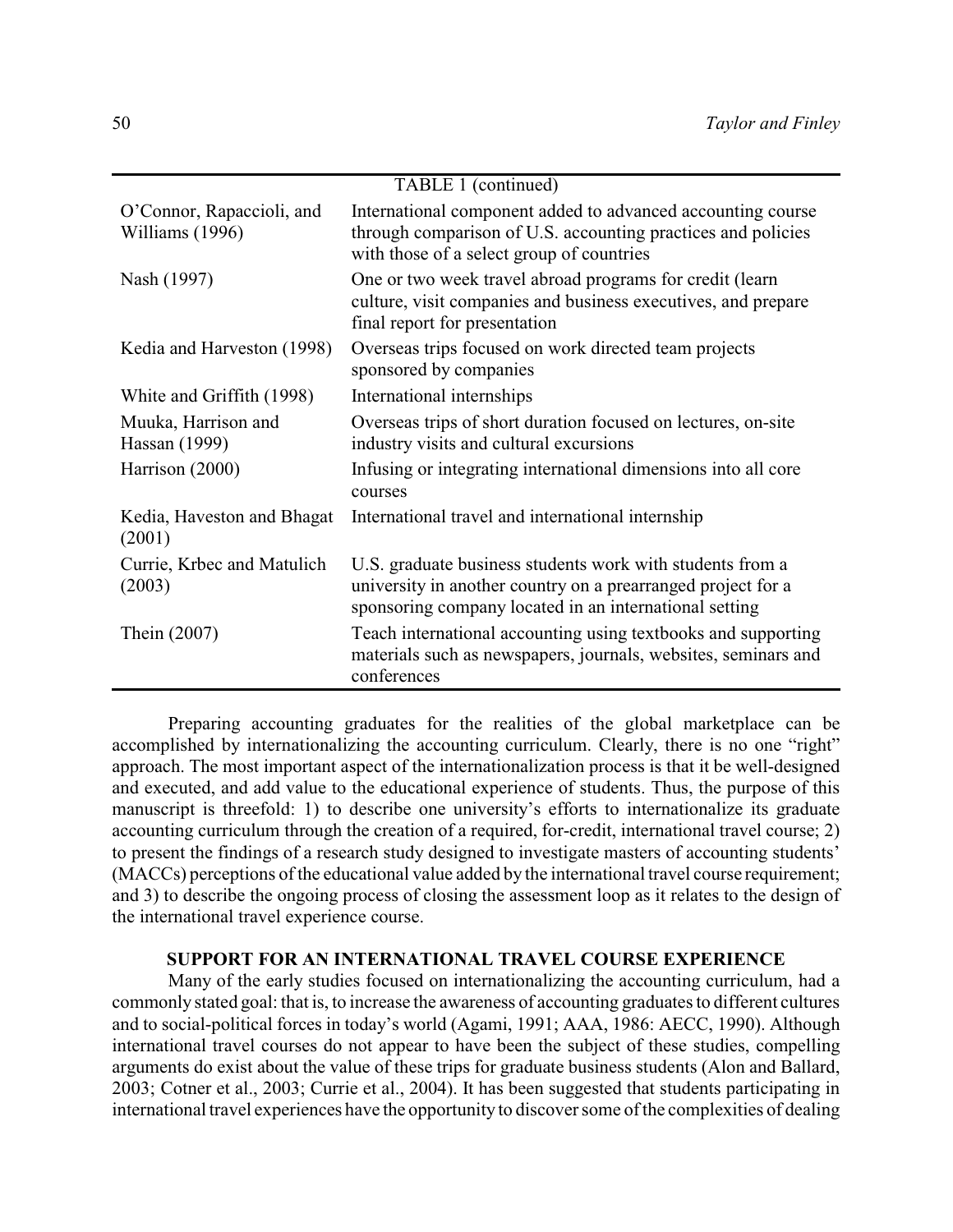with cultures that are different from their own (Henthorne et al., 2001), whether they participate in longer or shorter programs (DeLoach et al., 2003). The benefit derived from these experiences is increased levels of 'worldmindedness,' as a result of students "moving beyond their comfort zone and exploring cultures and peoples who differ significantly from themselves and their personal experiences" (Douglas and Jones-Rikkers, 2001, p. 64). Similarly, Saghafi (2001) states that, "students who have traveled internationally are less ethnocentric than those who have no international travel experience" (p. 73).

Alon and McAllaster (2005) suggest that students need to move away from simply being aware of globalization to being actively engaged in the process, stating, "[h]igher levels of immersion in global activities can produce a greater depth of knowledge and a higher cross-cultural level of competence" (p. 1). Kwok et al. (1994) argue that "out-of-country experiences are particularly effective ways to broaden and deepen students' understanding about the complexities and realities of international business" (p. 618). Researchers tend to agree, suggesting that students' critical thinking and decision-making skills are enhanced through exposure to new cultures and global markets (Cotner et al., 2003; Henthorne et al., 2001, DeLoach et al., 2003; Alon and Higgins, 2005). Thus, one means of bringing about improvement in these areas is through international field studies.

International field studies provide students with the opportunity to better understand global participation by organizations, both local and multinational. Research indicates that various types of international trip experiences are being utilized by graduate programs (Duke, 2000; Alon and Ballard 2003). Some programs offer international trips as an elective service experience in which there is no course grade or credit given (Gordon and Smith 1992; Schuster 1993). Other programs may offer the trip as a dedicated and required element of a degree program, especially for an MBA or Executive MBA (Alon and Ballard, 2003). Brokaw (1996) suggests that integration of academic issues may be enhanced if the trip is preceded with a graded course to introduce the concepts and culture being explored. However, the integration of academic credit into the trip is dependent on each university's goal, objectives, and attitude toward the trip as an appropriate source of academic credit (Duke, 2000).

International trips of short duration have been suggested as a means for internationalizing the business curriculum while helping both students and faculty expand their international appreciation through exposure to foreign cultures and business practices (Muuka et al. 1999). Moreover, shorter trips fit better into the schedules of most students than do stays of longer duration. Some universities require students to participate in work-directed team projects proposed by sponsoring companies (Kedia and Harveston, 1998). Often times, these projects expose students to an emerging market, and include visits to manufacturing, service, and non-profit organizations (Cotner et al., 2003), providing more academic rigor to trips of short duration.

Most programs require significant pre-travel "academic" preparation. However, some of these programs simply focus on delivering the content of an international business course with students gaining cultural experiences through their sightseeing in new cultural atmospheres (Gordon and Smith, 1992). Schuster et al. (1998) suggest that students' cognitive, attitudinal and behavioral learning are enhanced by a more targeted approach, such as those emphasizing interactions with international business people through visits or interviews. Post-travel, students generally make presentations, write self-reflections, finish projects related to entry-level strategies or business plans, etc.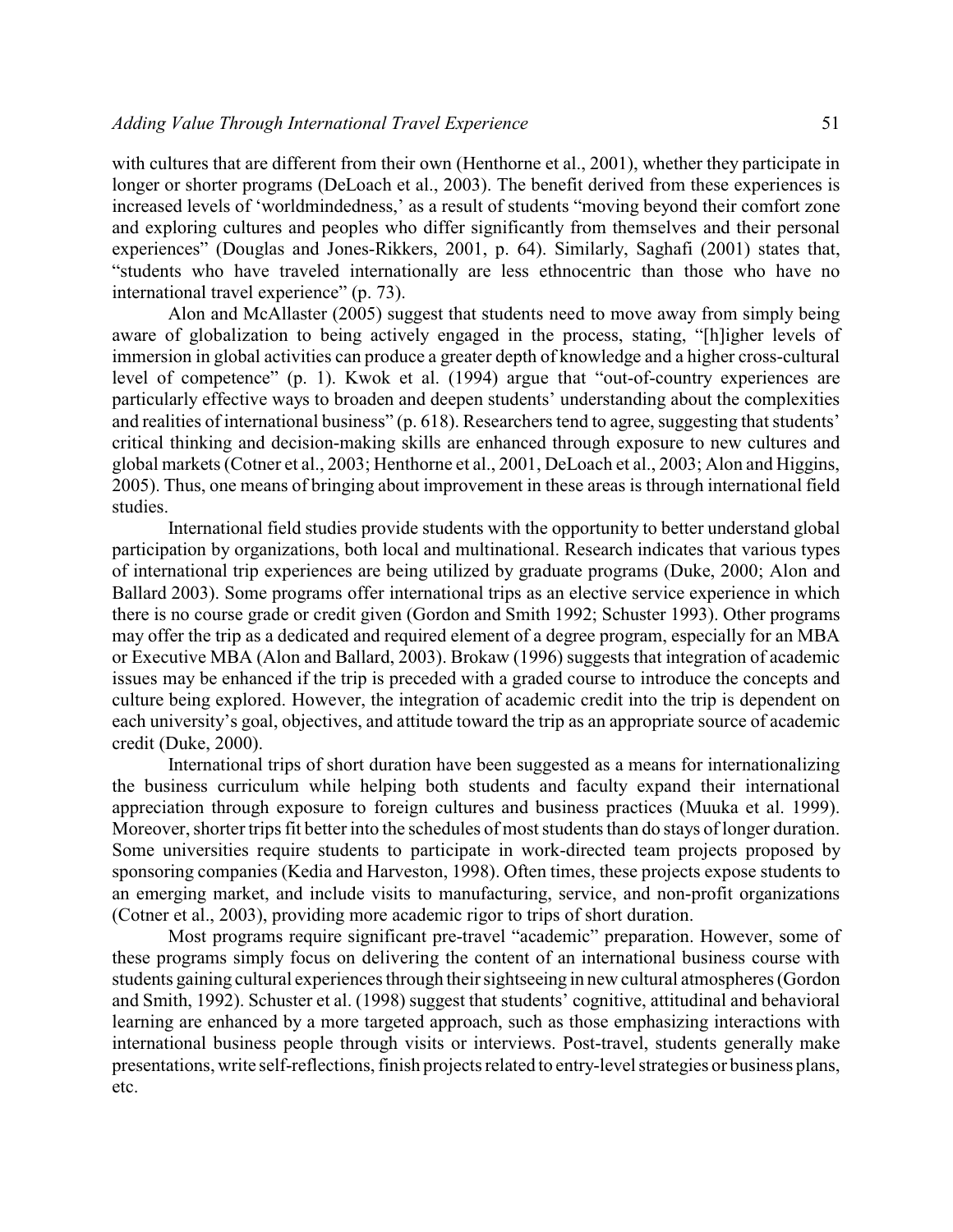## **INTERNATIONALIZATION OF ONE UNIVERSITY'S MACC CURRICULUM**

The study university's initial efforts to internationalize the Masters of Accounting (MACC) curriculum resembled that of many other programs, i.e., the inclusion of an elective international accounting course. Later, the university changed the course content to include taxation, and the new course title became International Accounting and Taxation. This course is currently an elective offering in the university's MACC curriculum.

Further internationalization efforts included the offering of a short-term international travel course for elective credit. During a three-year period (fall 1997 to spring 2000), only 59 students (both MACC and MBA) participated in these elective trips. In the fall of 2000, after surveying stakeholders to get their opinions and determine their needs in the international area, and benchmarking similar graduate MBA and accounting programs, the university decided to include the international travel course as a required core course in both the MACC and MBA programs. The first required trip was offered in spring 2001.

#### **Challenges**

As noted in previous studies, most part-time MACC and MBA programs do not require an international travel course due to the complexity of scheduling overseas trips for working students (Curie et al., 2004; Doyle et al., 2004). Thus, given that this university's graduate programs are designed for full-time working adults in professional positions, it came as no surprise when the school experienced similar challenges during its curricula internationalization efforts. Classes are offered exclusively in the evening, Monday through Thursday, to accommodate student work schedules. Additionally, given the working-professional population served, the MBA and MACC programs are designed to provide flexibility in pace and sequencing. Thus, developing a workable strategy for providing international exposure beyond the classroom was no small feat.

In an effort to provide flexibility to students, the school committed to offer at least four trips per year. The global destinations would vary, have different foci, be seven to ten days in length, be led by different faculty, and take place between sessions.

#### **Trip Purpose and Destinations**

The purpose of the required international travel course is to provide students with an integrating experience that broadens and deepens their awareness and understanding about the complexities and realities of global business. This is accomplished through international visits to multinational corporations, local enterprises, government agencies, etc., and through cultural activities designed to promote cross-cultural understanding and worldmindedness.

Trip destinations have varied widely since the inception of the required international travel course (i.e., Asia, South America, Eastern Europe, and Western Europe). Foci of the trips have been diverse including outsourcing, technology, export/import issues, international financial markets, international accounting standards, emerging economies, the entertainment and music industry, etc.

## **THE STUDY**

This study was undertaken as part of a continuous improvement process to assess student learning and goal achievement in the international business component of our graduate curricula. Consistent with AACSB requirements, successful quality and continuous improvement strategies require processes to measure and document performance (AACSB International, 2010). A survey was developed to measure the perceptions of MACC alumni and soon-to-be graduates (i.e., those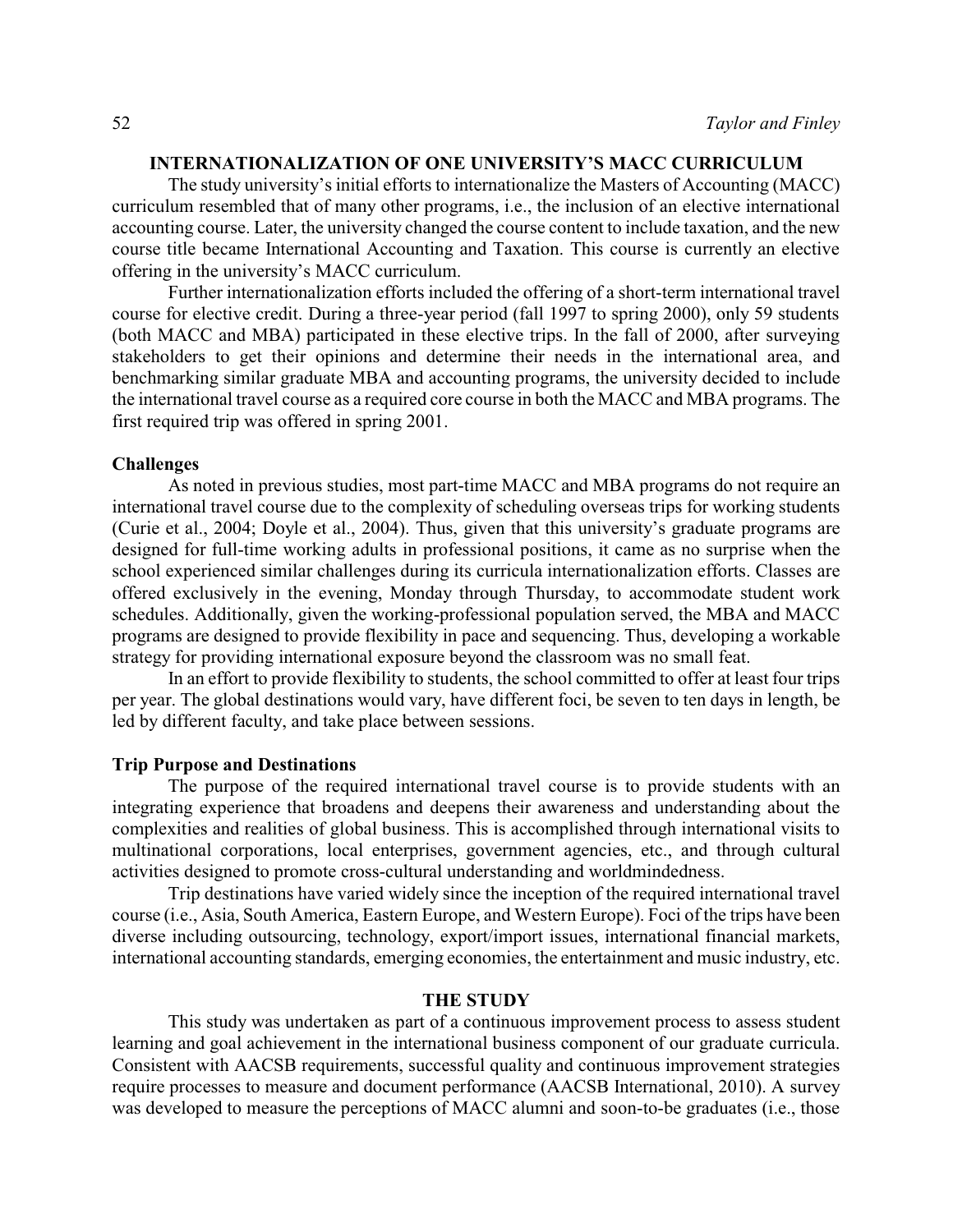who had already taken the international travel course) regarding the educational value added by an international travel course experience.

## **Sampling Procedure**

The data for the study was collected via an internet-based survey. The sample consisted of MACC students enrolled (obtained via class rosters) in our graduate program during the period from spring semester 1997 to spring semester 2008 who participated in an international field study/trip. A total of 211 MACC students participated in these trips. Trips taken from spring 1997 to spring 2000 were elective rather than required. Contact information (i.e., university e-mail addresses) for currentlyenrolled students was readilyavailable; however, contactingalumni was more challenging. Alumni Relations was contacted to get the email addresses for the identified alumni. E-mails were sent to potential respondents asking them to willingly participate in the survey. One hundred fortyfive (145) recipients completed the survey for a response rate of 69%.

## **Methodology**

A questionnairewas developed based on the international travel experience course objectives and a review of the existing literature on the benefits of exposing students to international field studies/short term trips (see for example: Kashlak et al., 1999; DeLoach et al., 2003; Cotner et al., 2003). This resulted in the development of twenty questions pertaining to students' perceptions of the educational content and shared interactions associated with an international study trip.

Previous studies present compelling arguments about the value of an international travel course experience for graduate business students (Alon and McAllister, 2005; Cotner et al., 2003; Currie et al., 2004; DeLoach, et al., 2003; Schuster, et al., 1998). Views range from increasing the "global mindedness" in students to "building more meaningful relationships" among students. The survey instrument, as described above, was designed to measure students' perceptions on the following twenty (20) statements concerning the value of an international travel experience as provided by the required international travel course. These statements are:

- SOPHISTICATED GLOBALMINDSET: The experience laid a foundation for the development of a sophisticated global mindset in a manager.
- BROAD GLOBAL ISSUES: The experience changed my attitudes about broad global issues.
- CRITICALLY THINK: The experience helped me to think critically about broad global issues.
- CULTURAL COMPLEXITIES: The experience allowed me to discover the complexities of dealing with a culture which may be, at times, very different from my own.
- CULTIVATING GLOBAL CLIENTS: The experience increased my willingness to cultivate foreign clients or competitors.
- UNDERSTANDING GLOBAL CLIENTS: The experience increased my willingness to understand foreign clients or competitors.
- ANALYZE CULTURAL DIFFERENCES: The experience improved my ability to analyze cultural differences systematically.
- ECONOMIC AND POLITICALINTERACTIONS:The experience enhanced myunderstanding of the interactions between changes in economic and political systems and pre-existing culture.
- BIG QUESTIONS EXPOSED: The experience exposed me to "big" questions related to global issues.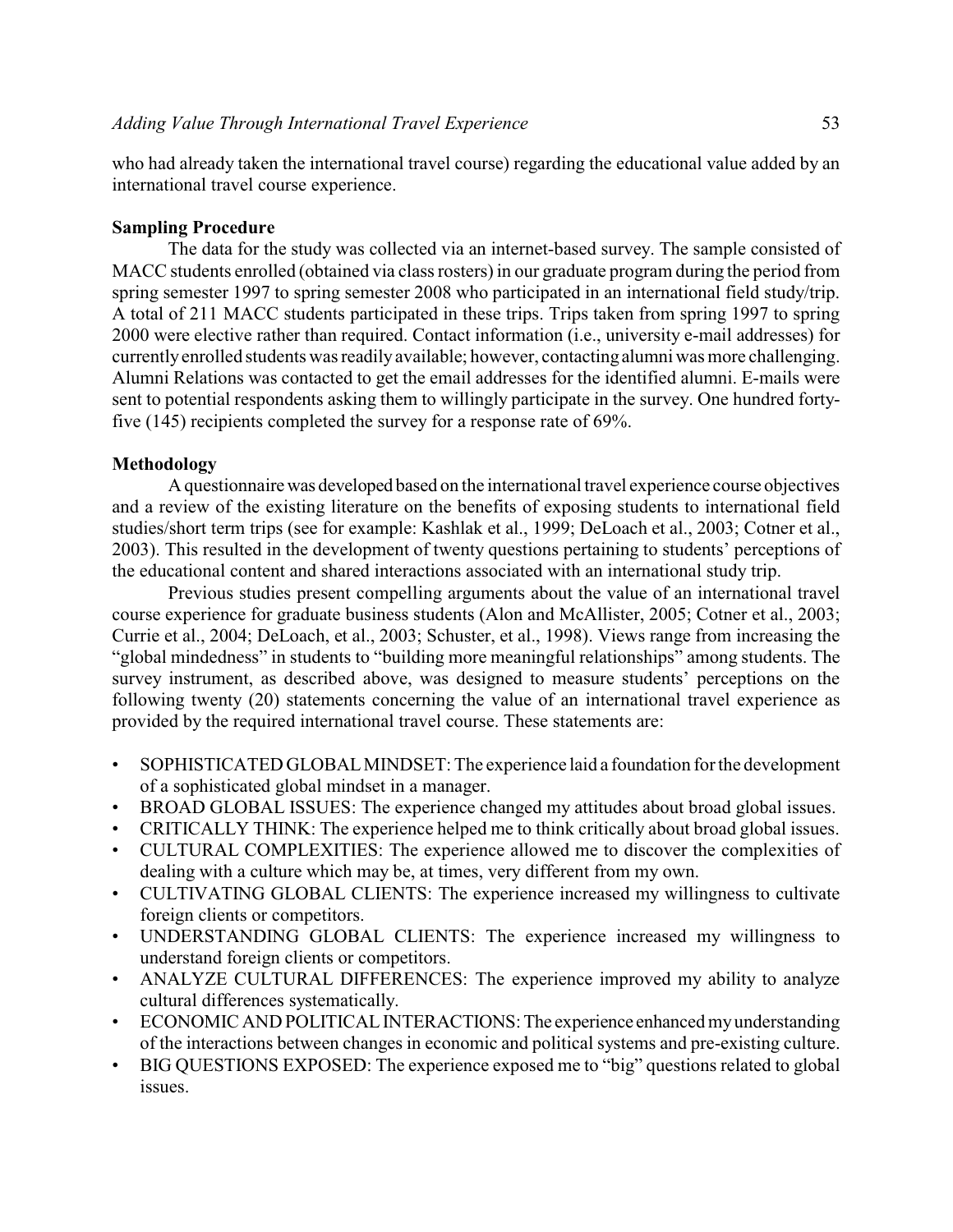- MOTIVATION FOR GLOBALIZING: The experience improved my understanding of motives for and degrees of global participation by a wide variety of organizations.
- MULTI-DISCIPLINARY INTEGRATION: The experience helped me to integrate multiple disciplinary constructs.
- MACROECONOMIC INFLUENCES: The experience improved my understanding of macroeconomic influences.
- IMPROVED DECISION-MAKING SKILLS: The experience enhanced my decision-making skills.
- ECONOMIC ENVIRONMENTS ADDRESSED: The experience addressed macro-level, industry-level, and firm-level environments.
- APPRECIATIONOFSTRATEGIC MENTALITIES: The experience enhanced myappreciation of different strategic mentalities employed by organizations in the international context.
- COMPREHENDING GLOBAL IMPLICATIONS: The experience helped me to comprehend the reasons things happen and their implications for conducting business domestically and internationally.
- GLOBAL UNDERSTANDING The experience helped me to move from global awareness to global understanding.
- SHARED MEMORIES: I benefited from the creation of shared group memories.
- SAME EXPERIENCES DIFFERENTLY: I benefited from recognizing that fellow students understand the same experiences differently.
- ENHANCED STUDENT INTERACTIONS: The experience enhanced my interactions with other students.

These items were measured on a five-point Likert-type scale with one (1) indicating "strongly believe no educational value added" and five (5) indicating "strongly believe educational value added." Participants were asked to respond on the basis of the incremental benefits of the international travel course, over and above the traditional classroom experience in the required international business course.

Because the final data collection instrument was crucial to the success of this research project, the instrument was refined several times. A developmental pretest was conducted, and respondents were asked to make comments regarding question wording, order, redundancy, omission, response categories, question clarity, or any other aspect of the questionnaire. The survey instrument was then revised to clarify any ambiguous questions and to improve flow. A polishing pretest was also conducted. Both pretests used small samples of current students who had completed the international travel component of their curriculum. No pretest respondents were included in the final sample. The twenty item scale was then tested for its reliability using Cronbach's Alpha. This resulted in a score of .95, which greatly exceeds Nunnally's (1978) minimum requirement of .70 for internal consistency.

## **Sample Characteristics**

Respondents were asked to indicate whether the international trip was a required or elective component of the curriculum at the time they participated. Of the 145 MACC respondents participating in the study, 92% (133) indicated theywere required to take the international trip while 8% (12) took the trip as an elective. The difference in response rate may have been anticipated given the study time frame (i.e., spring semester 1997 to spring semester 2007) and the fact that the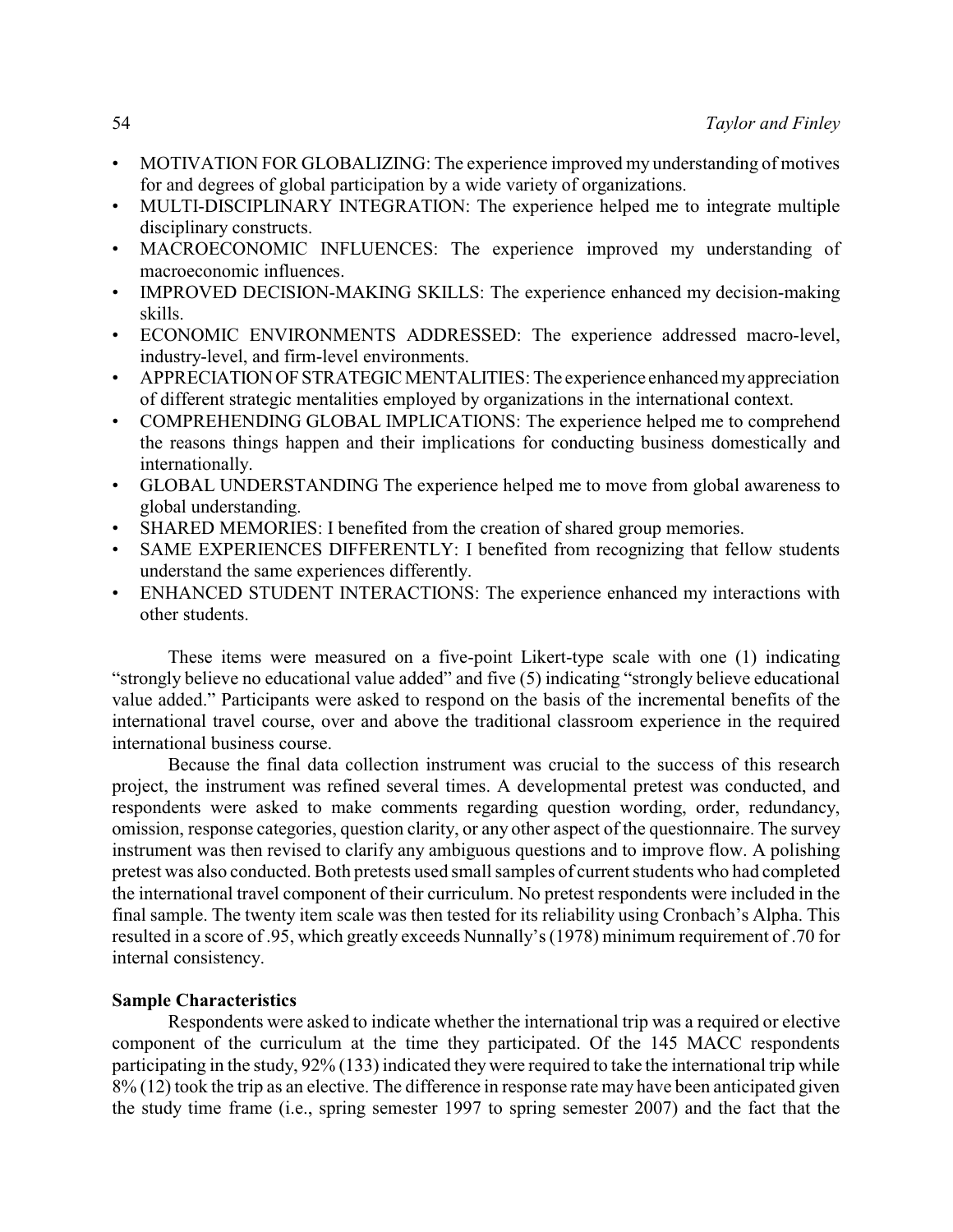international trip became a required component of the graduate curriculum in fall 2000. Additionally, the total number of possible MACC respondents enrolled in the program from spring 1997 through spring 2000 was much smaller than the number enrolled from fall 2000 through spring 2008. Finally, one might expect that the longer the time span between international trip and survey participation request, the less likely the individual will respond.

Data was also collected on trip destination (see Table 2). The largest percentage of survey respondents participated in one of the trips to Prague (21%), followed by Chile (12%), Singapore (10%) and France (9%).

#### **RESULTS**

#### **Identification of Important Global Education Attributes**

The means, medians and standard deviations of the twenty global education attributes are shown in Table 3 in descending order. Attributes with a mean score equal to or greater than three were considered acceptable, since this value denoted moderate belief on the scale used. The descriptive statistics suggest that the respondents perceive the international travel course does add value to their educational experience and relationships with other students as demonstrated by the high ratings on the following items: broad global issues, enhanced interactions, cultural complexities, understanding global clients, economic and political interactions, shared memories, critically thinking, global understanding, motivation for globalizing, comprehending global implications, and appreciation of strategic mentalities. The lowest rating was attached by the respondents to improving decision-making skills.

A key element in the study of international business is the ability to understand cultural differences. Henthorne et al. (2001) specifically suggest that personal international experience contributes to a student's appreciation of the complexities introduced into business relationships by multiple cultures. An analysis of the global education attributes reveals that "broad global issues"

| <b>TABLE 2</b><br><b>Trip Destination and Participation</b> |                             |                             |                          |                           |                               |  |
|-------------------------------------------------------------|-----------------------------|-----------------------------|--------------------------|---------------------------|-------------------------------|--|
| Destination                                                 | $#$ Trips to<br>Destination | # MACC Trip<br>Participants | $%$ Trip<br>Participants | $#$ Survey<br>Respondents | $\%$ of Survey<br>Respondents |  |
| Argentina                                                   |                             | 10                          | $5\%$                    | 4                         | 3%                            |  |
| <b>Brazil</b>                                               |                             | 13                          | 6%                       | 11                        | 8%                            |  |
| Chile                                                       | 2                           | 20                          | 9%                       | 18                        | 12%                           |  |
| China                                                       | 3                           | 15                          | 7%                       | 12                        | 8%                            |  |
| India                                                       | 2                           | 12                          | 6%                       | 9                         | 6%                            |  |
| Singapore                                                   |                             | 20                          | 9%                       | 15                        | 10%                           |  |
| France                                                      | 2                           | 15                          | 7%                       | 13                        | 9%                            |  |
| Germany                                                     | 2                           | 12                          | 6%                       | 9                         | 6%                            |  |
| Ireland (South)                                             | 5                           | 38                          | 18%                      | 11                        | 8%                            |  |
| London                                                      | 2                           | 14                          | 7%                       | 10                        | 7%                            |  |
| Know Europe                                                 |                             | 6                           | $3\%$                    | 3                         | $2\%$                         |  |
| Prague                                                      | 4                           | 36                          | 17%                      | 30                        | 21%                           |  |
| Total                                                       |                             | 211                         | 100%                     | 145                       | 100%                          |  |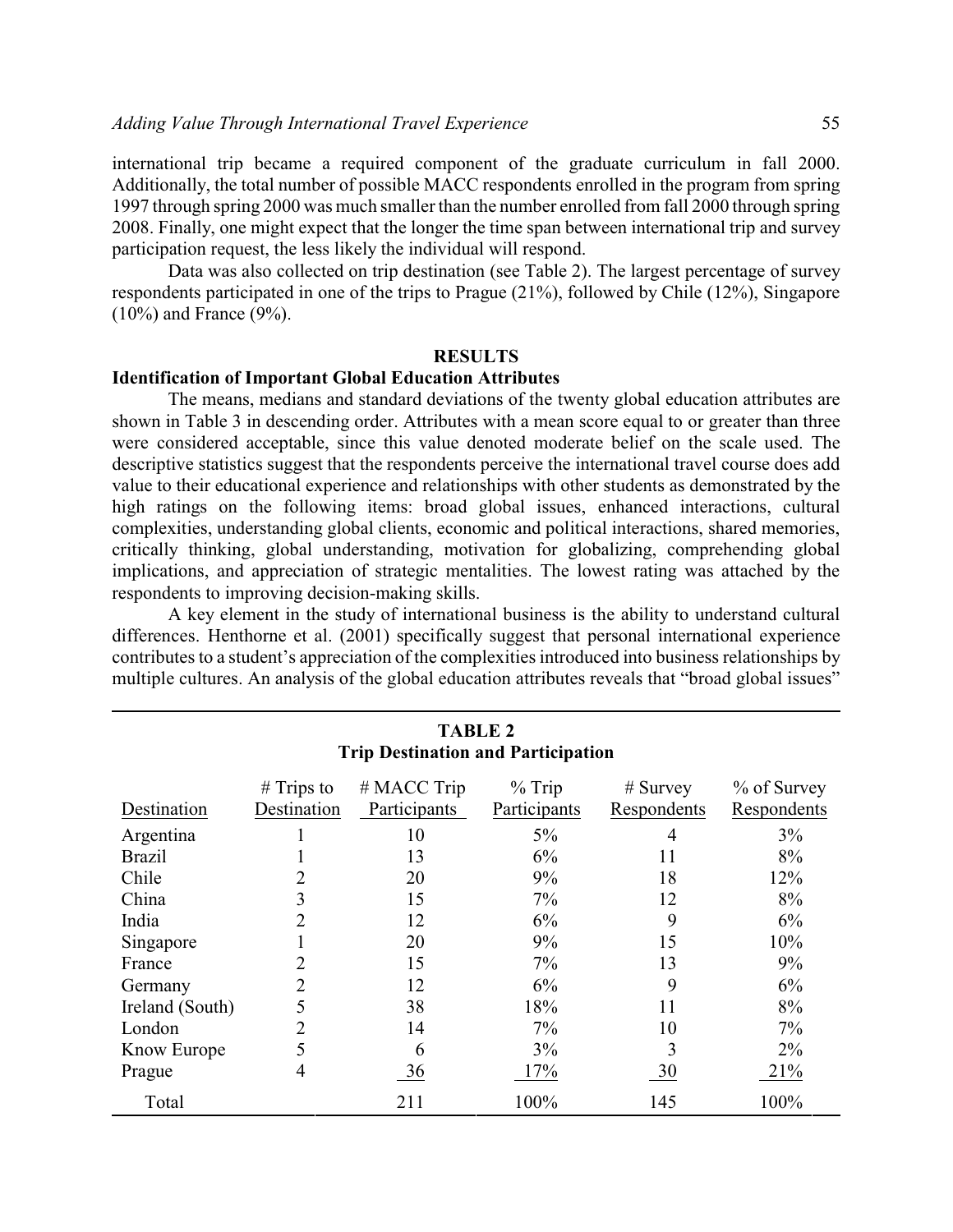|                | Neans, Medians, and Standard Deviations of Global Education Attributes |      |        |           |
|----------------|------------------------------------------------------------------------|------|--------|-----------|
|                |                                                                        | Mean | Median | Std. Dev. |
| Q <sub>2</sub> | <b>Broad Global Issues</b>                                             | 4.28 | 4.00   | .80       |
| Q20            | <b>Enhanced Interactions</b>                                           | 4.25 | 4.00   | .95       |
| Q <sub>4</sub> | <b>Cultural Complexities</b>                                           | 4.24 | 4.00   | .82       |
| Q <sub>6</sub> | <b>Understanding Global Clients</b>                                    | 4.19 | 4.00   | .87       |
| Q <sub>8</sub> | Economic and Political Interactions                                    | 4.08 | 4.00   | .92       |
| Q18            | <b>Shared Memories</b>                                                 | 4.08 | 4.00   | 1.03      |
| Q <sub>3</sub> | Critically Think                                                       | 4.06 | 4.00   | .93       |
| Q17            | Global Understanding                                                   | 4.06 | 4.00   | .88       |
| Q10            | Motivation for Globalizing                                             | 4.05 | 4.00   | .90       |
| Q16            | Comprehend Global Implications                                         | 4.03 | 4.00   | .89       |
| Q15            | Appreciation of Strategic Mentalities                                  | 4.01 | 4.00   | .93       |
| Q1             | Sophisticated Global Mindset                                           | 3.92 | 4.00   | 1.00      |
| Q14            | Economic Environments Addressed                                        | 3.91 | 4.00   | .96       |
| Q19            | Same Experiences Differently                                           | 3.87 | 4.00   | .94       |
| Q12            | Macroeconomic Influences                                               | 3.84 | 4.00   | .96       |
| Q <sub>5</sub> | <b>Cultivating Global Clients</b>                                      | 3.79 | 4.00   | 1.03      |
| Q11            | Multi-Disciplinary Integration                                         | 3.78 | 4.00   | .99       |
| Q <sub>9</sub> | <b>Big Questions Exposed</b>                                           | 3.71 | 4.00   | 1.01      |

Q7 Analyze Cultural Differences 3.61 4.00 1.00 Q13 Improved Decision-Making Skills 3.22 3.00 1.02

| TABLE 3                                                                       |
|-------------------------------------------------------------------------------|
| <b>Means, Medians, and Standard Deviations of Global Education Attributes</b> |

received the highest mean score (4.28), followed closely by "cultural complexities" (4.24). Thus, students perceive that the travel course experience enhanced or changed their attitudes about broad global issues and gave them the opportunity to discover the complexities of dealing with a culture that may have been very different from their own. These positive sentiments were also expressed in student response to "understanding global clients" (4.19). In adapting the Nelson-Perry model, Kedia et al. (2001) suggest that the initial mindset of a manager is that of a "defender" who is inwardly focused and makes no effort to recruit or understand global customers or markets. Moving to the next level of global awareness requires efforts to understand and cultivate new business from around the world. At a practical level, survey participants reported that the international travel course increased their interest in understanding foreign clients and customers. The majority of students also viewed positively their increased understanding of "economic and political interactions" (4.08), ability to "think critically" (4.06), "global understanding" (4.06), "motivation for globalizing" (4.05), and "comprehension of global implications" (4.03), as well as a greater "appreciation of strategic mentalities" (4.01).

Another key element in the study of international business relates specifically to the social issues involved with participating in an international travel experiencewith other individuals.Cotner et al. (2003) propose that the international travel experience binds the students more closely together and that such interpersonal connections improve classroom dynamics in all future classes. These assertions appear to be supported by the mean responses to three of the global education attributes.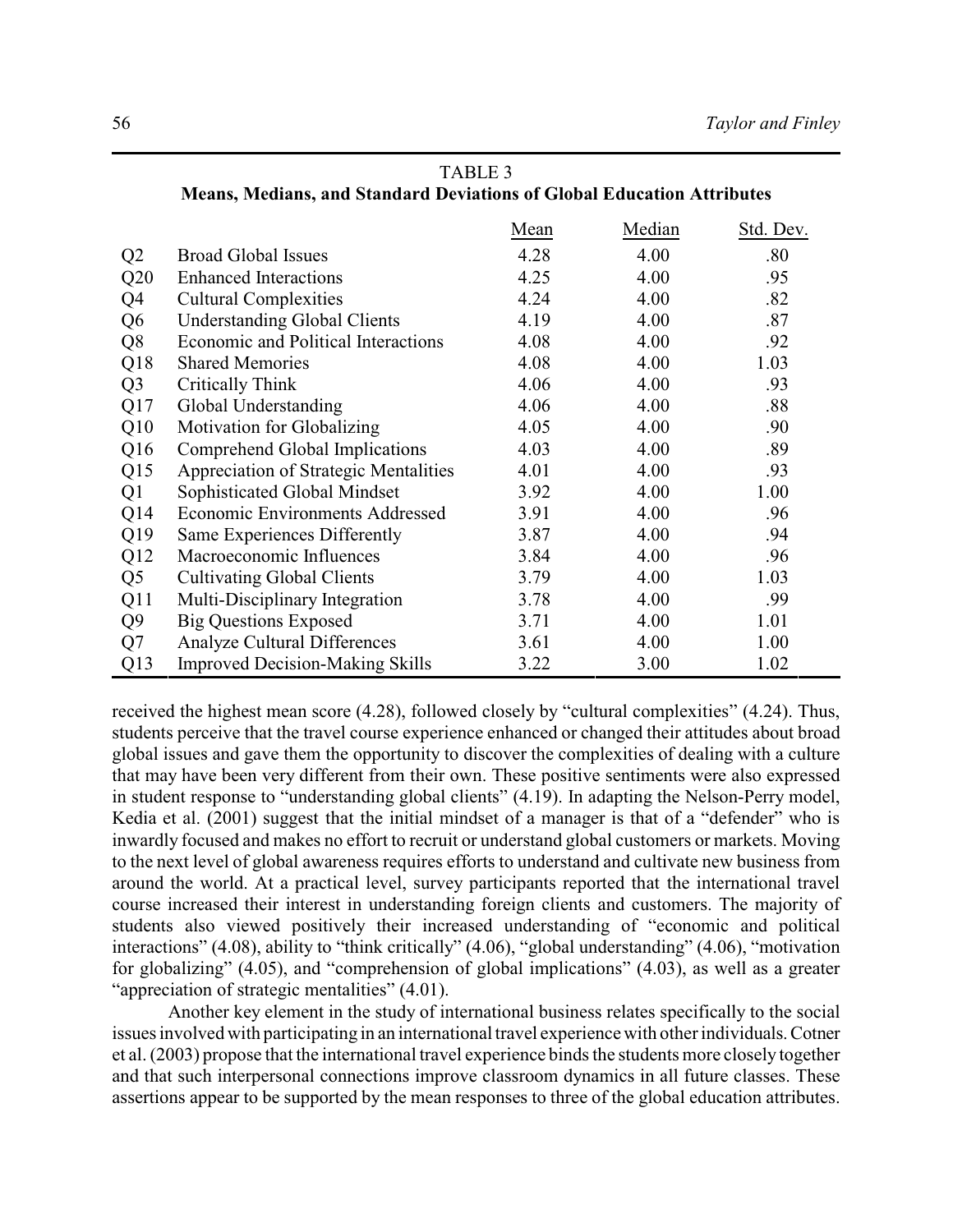Respondents believe or strongly believe that the international travel course "enhanced interactions" with other students (4.25), permitted them to "share memories" (4.08), and enabled them to understand that fellow students understand the "same experiences differently" (3.87).

Global education attributes receiving weaker support were those concerned with "improved decision-making skills" (3.22), "analysis of cultural differences" (3.61), and "big questions exposed" (3.71). Collectively, these items might be referred to as "thinking" skills. Experts contend that these skills are strengthened by international study experiences. Cotner et al. (2003) assert that exposing students to businesses operating in different cultures enhances their decision-making skills. This view appears to be shared by study participants; however, the moderate response received would seem to indicate they do not perceive that the international travel course experience improved their "thinking" skills as much as some of the other skills measured.

#### **Grouping of Important Global Education Attributes**

Exploratory factor analysis was utilized to group the 20 attributes into meaningful, manageable factors representing the dimensions of global education gained through an international travel experience. Prior to running the factor analysis, the Kaiser-Meyer-Olkin (KMO) measure of sampling adequacy and Bartlett's test of specificity were performed. Per Kaiser and Rice (1974) the generated KMO score of .94 is considered "marvelous," supporting the appropriateness of using factor analysis to explore the underlying structure of global education. The Bartlett's test of specificity (Bartlett, 1950) was highly significant ( $p < .000$ ), rejecting the null hypothesis that the 20 global education attributes are uncorrelated in the population. Using principal components with varimax rotation, only attributes with factor loadings of .5 or greater on a factor were regarded as significant. The factor analysis generated two factors explaining slightly over 62% of the common variability of the original data. Cronbach's Alpha for each factor exceeds Nunnally's (1978) minimum requirement of .70 for internal consistency. The results of the two factor solution are displayed in Table 4. These two factors represent the different dimensions that form the overall student perceptions toward global education as gained through an international travel experience.

As shown in Table 4, 17 variables had high loadings on the first factor. These attributes were: comprehending global implications, motivation for globalizing, critically think, global understanding, big questions exposed, appreciation of strategic mentalities, economic and political interactions, macroeconomic influences, sophisticated global mindset, understanding global clients, analyzing cultural differences, multi-disciplinary integration, cultural complexities, economic environments addressed, cultivating global clients, broad global issues and improved decisionmaking skills. This factor is labeled "Educational Content," since the variables that loaded on this factor relate to the educational knowledge gained through participation in an international travel experience course. The second factor had high coefficients on three variables: enhanced interactions, shared memories, and same experiences differently. Since these variables relate specifically to interactions with other students participating in the travel experience course, this factor is labeled "Shared Interaction."

For analysis, trip destinations were combined to form four broad international regions–South America, Asia, Eastern Europe and Western Europe. Argentina, Brazil, and Chile represent South America; Asia is composed of China, India, and Singapore; France, Germany, South Ireland, London, and Know Europe (a 4-week summer program on 'Doing Business in Europe" for graduate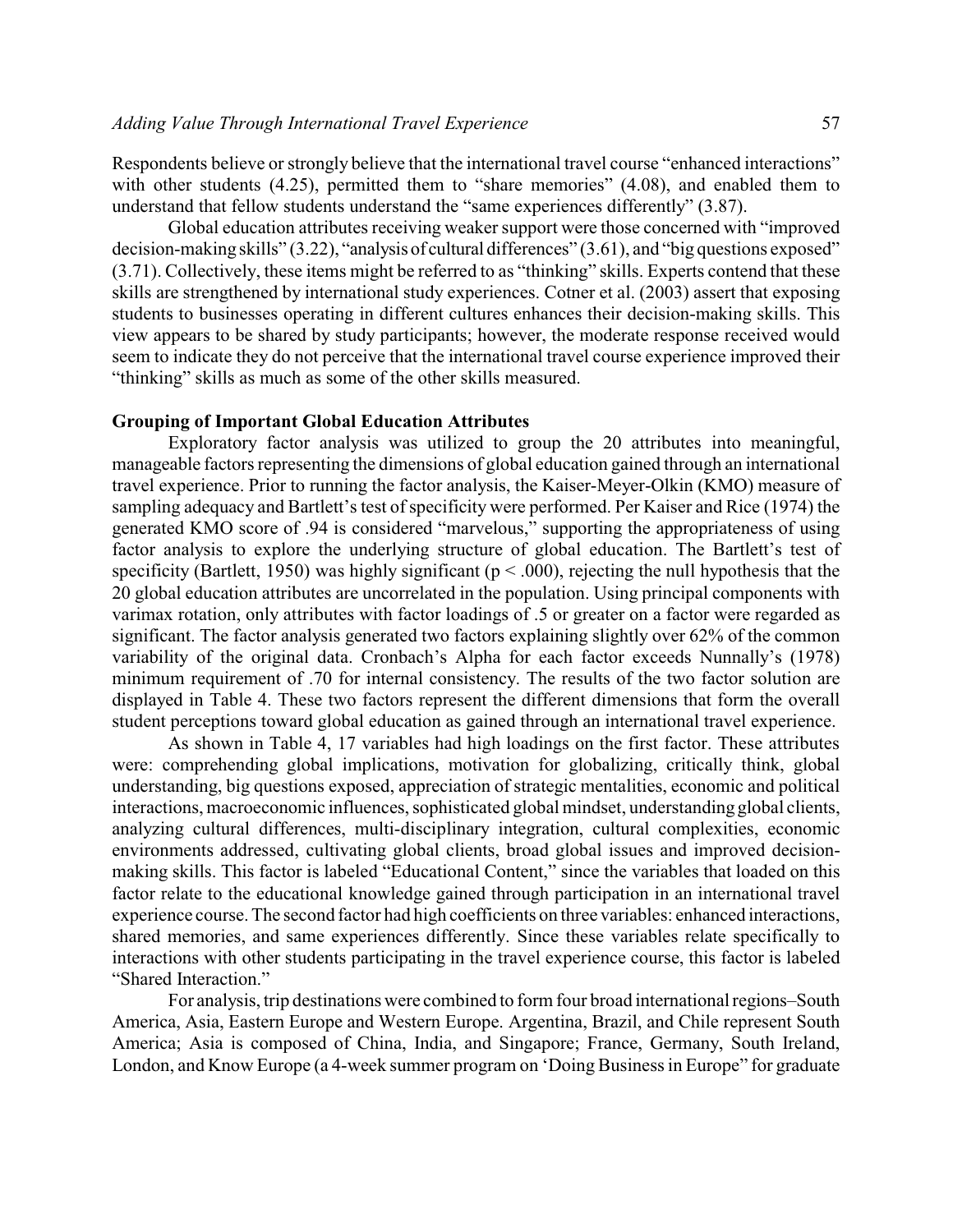| Attributes                                   | Factors |              |  |  |
|----------------------------------------------|---------|--------------|--|--|
|                                              | I       | $\mathbf{I}$ |  |  |
| <b>Factor I: Educational Content</b>         |         |              |  |  |
| Comprehend Global Implications               | .814    |              |  |  |
| Motivation for Globalizing                   | .812    |              |  |  |
| Critically Think                             | .807    |              |  |  |
| Global Understanding                         | .792    |              |  |  |
| <b>Big Questions Exposed</b>                 | .781    |              |  |  |
| <b>Appreciation of Strategic Mentalities</b> | .781    |              |  |  |
| <b>Economic and Political Interactions</b>   | .780    |              |  |  |
| Macroeconomic Influences                     | .744    |              |  |  |
| Sophisticated Global Mindset                 | .740    |              |  |  |
| <b>Understanding Global Clients</b>          | .723    |              |  |  |
| <b>Analyze Cultural Differences</b>          | .681    |              |  |  |
| Multi-Disciplinary Integration               | .671    |              |  |  |
| <b>Cultural Complexities</b>                 | .651    |              |  |  |
| <b>Economic Environments Addressed</b>       | .628    |              |  |  |
| <b>Cultivating Global Clients</b>            | .618    |              |  |  |
| <b>Broad Global Issues</b>                   | .616    |              |  |  |
| <b>Improved Decision-Making Skills</b>       | .608    |              |  |  |
| <b>Factor II: Shared Interaction</b>         |         |              |  |  |
| <b>Enhanced Interactions</b>                 |         | .823         |  |  |
| <b>Shared Memories</b>                       |         | .810         |  |  |
| Same Experience Differently                  |         | .657         |  |  |
| Eigenvalues                                  | 10.91   | 1.54         |  |  |
| Percentage of variance explained             | 54.56%  | 7.71%        |  |  |
| Cronbach's Alpha                             | .958    | .745         |  |  |

## **TABLE 4 Factor Analysis of Global Education Attributes**

students, organized by four European partner institutions<sup>1</sup>) form Western Europe; and Prague represents Eastern Europe (see Table 5). While each city/country is a complex society with unique characteristics (language, history, culture, economic, political and regulatory forces, etc.), it is these

<sup>&</sup>lt;sup>1</sup> Hogeschool Universiteit Brussel, HUB, Inholland University Haarlem, Universitat Politecnica de Catalunya (FIB) and EM Normandie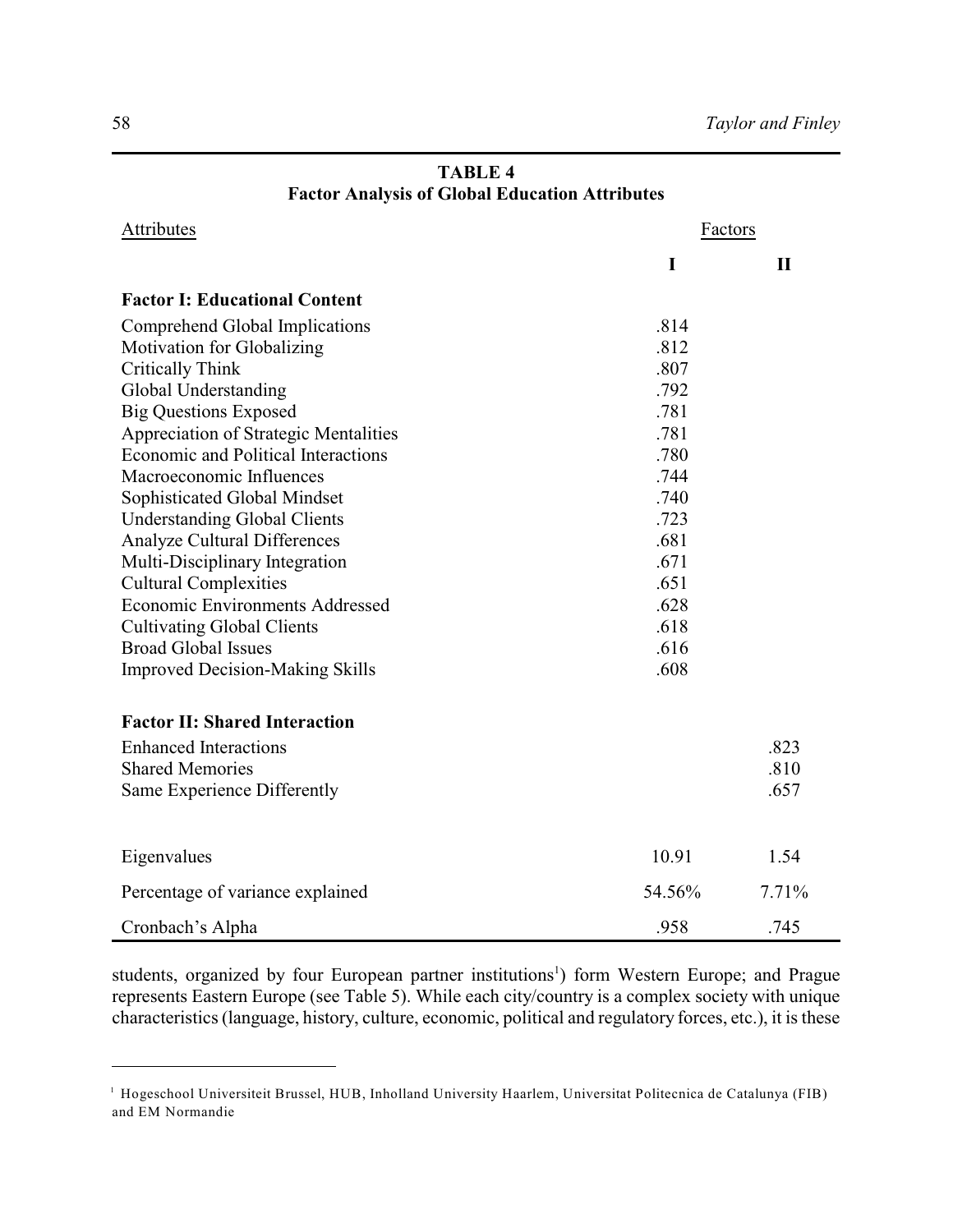| International Region | # Trip Participants | % of Total Trip Participants |
|----------------------|---------------------|------------------------------|
| South America        | 33                  | 23%                          |
| Asia                 | 36                  | 25%                          |
| Eastern Europe       | 30                  | 20%                          |
| Western Europe       | 46                  | 32%                          |
| Total                | 145                 | 100%                         |

| <b>TABLE 5</b>                                   |  |
|--------------------------------------------------|--|
| <b>Trip Participants By International Region</b> |  |

characteristics, along with the physical location of the city/country that were used to identify similarities for grouping purposes. The cities/countries grouped together to form an international region are considered more similar to one another than they are to cities/countries assigned to other international regions. Thus, one can expect that differences in student perceptions will emerge when one international region is compared to the other regions.

One-way analysis of variance (ANOVA) tests were designed to determine the effects of the independent variable–international destination/region on student perceptions toward the two dependent variables–"educational content" and "shared interaction"–associated with the international travel course. The results are reported in Table 6. Significant test results ( $p \le .05$ ) are indicated by asterisks. There is no significant difference in student perceptions of "shared interaction" between the four regions,  $F(3,138) = 1.41$ ,  $p > .05$ . There is a significant difference in student perceptions of the "educational content" of the international travel course between the international regions, F  $(3,138) = 3.45$ , p < .05.

The Welch and Brown-Forsythe statistics confirm these results (see table 6). To determine where the differences between international regions exist on "educational content," the Gabriel post hoc test was performed. This test indicates there is a significant difference between Western Europe and South America ( $p < .05$ ). This finding is not unexpected given that a comparison of mean values on the seventeen individual items forming the "educational content" factor reveals that for each item, the mean values for the South America region were much higher than for the Western Europe region. Additionally, students travelling to the Western Europe region registered a higher percentage of neutral responses than did students travelling to South America.

#### **REDESIGNING THE INTERNATIONAL TRAVEL COURSE**

As noted earlier, the international travel course was designed as an elective course in 1997 and three years later (in 2000) became a required core course in the MACC curriculum. At the time this course was created, the course architects were more focused on the idea of including an international travel experience in the curriculum than on student learning outcomes. Thus, this course was not included in any formal assurance of learning plan (i.e., a process of clearly defining learning outcomes and the periodic assessment of these outcomes to assure that students achieve these outcomes). Additionally, the flexible nature of the course gave faculty members the freedom to design the course in any manner they chose.

Although the findings reported in this study are encouraging, and the addition of the travel course has resulted in a more fully internationalized MACC curriculum, the university was not satisfied that the course was living up to its full potential. Given the disparity in the course offering,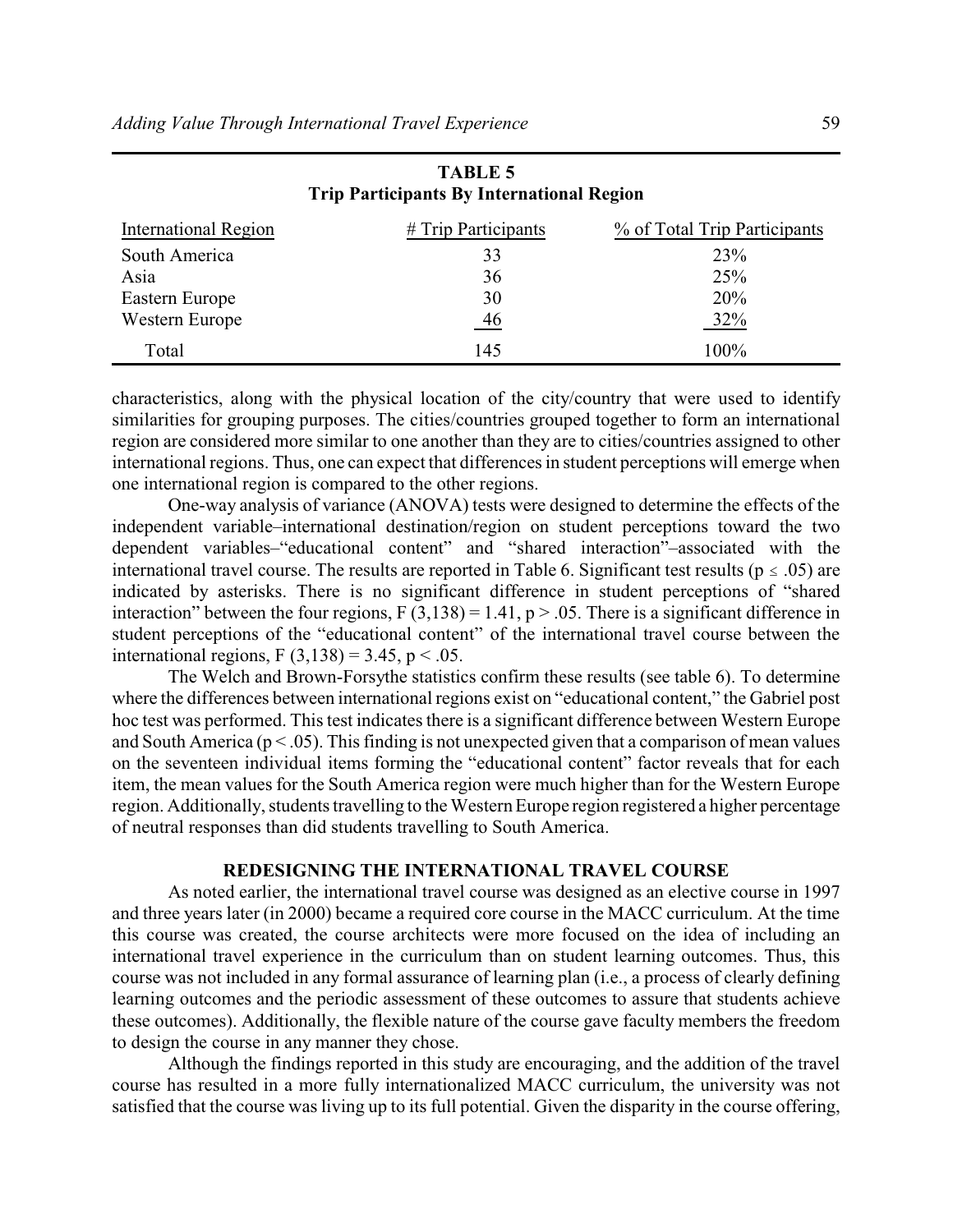|                                               | <b>Test Results - Region/Trip Destination</b> | <b>TABLE 6</b> |           |                |                |                 |
|-----------------------------------------------|-----------------------------------------------|----------------|-----------|----------------|----------------|-----------------|
| <b>ANOVA for "Educational Content" Factor</b> |                                               |                |           |                |                |                 |
| Source                                        | <b>SS</b>                                     | df             |           | MS             | $\overline{F}$ | $\underline{P}$ |
| <b>Between Groups</b>                         | 9.839                                         | 3              |           | 3.280          | 3.451          | $.018*$         |
| Within Groups                                 | 131.161                                       | 138            |           | .950           |                |                 |
| Total<br>* Significant at p<.05               | 141.000                                       | 141            |           |                |                |                 |
| <b>ANOVA for "Shared Interaction" Factor</b>  |                                               |                |           |                |                |                 |
| Source                                        | SS                                            | df             |           | MS             | $\overline{F}$ | $\underline{P}$ |
| <b>Between Groups</b>                         | 4.177                                         | $\overline{3}$ |           | 1.392          | 1.404          | .244            |
| Within Groups                                 | 136.823                                       | 138            |           | 991            |                |                 |
| Total<br>* Significant at p<.05               | 141.000                                       | 141            |           |                |                |                 |
| <b>Robust Tests of Equality of Means</b>      |                                               |                |           |                |                |                 |
|                                               |                                               |                | Statistic | df1            | df2            | Sig.            |
| "Educational Content"<br>Factor               | Welch                                         |                | 2.943     | $\overline{3}$ | 74.605         | $.038*$         |
|                                               | Brown-Forsythe                                |                | 3.616     | $\overline{3}$ | 126.499        | $.015*$         |
| "Shared Interaction"<br>Factor                | Welch                                         |                | 1.473     | 3              | 75.320         | .229            |
|                                               | Brown-Forsythe                                |                | 1.482     | 3              | 134.751        | .222            |

depending on which faculty member was teaching the course (AACSB International, 2010), and insufficient specification of intended student learning outcomes for the course, this was a valid concern. Thus, the faculty began to ask "What do we want our students to get from our international travel course" and "How do we make sure they get it?". Accordingly, the university, eager to demonstrate that students were achieving learning appropriate to their program, and to ensure that MACC graduates possess the knowledge and skills appropriate to their earned degrees, developed a set of eight learning goals, one of which is focused on the acquisition of international/global knowledge: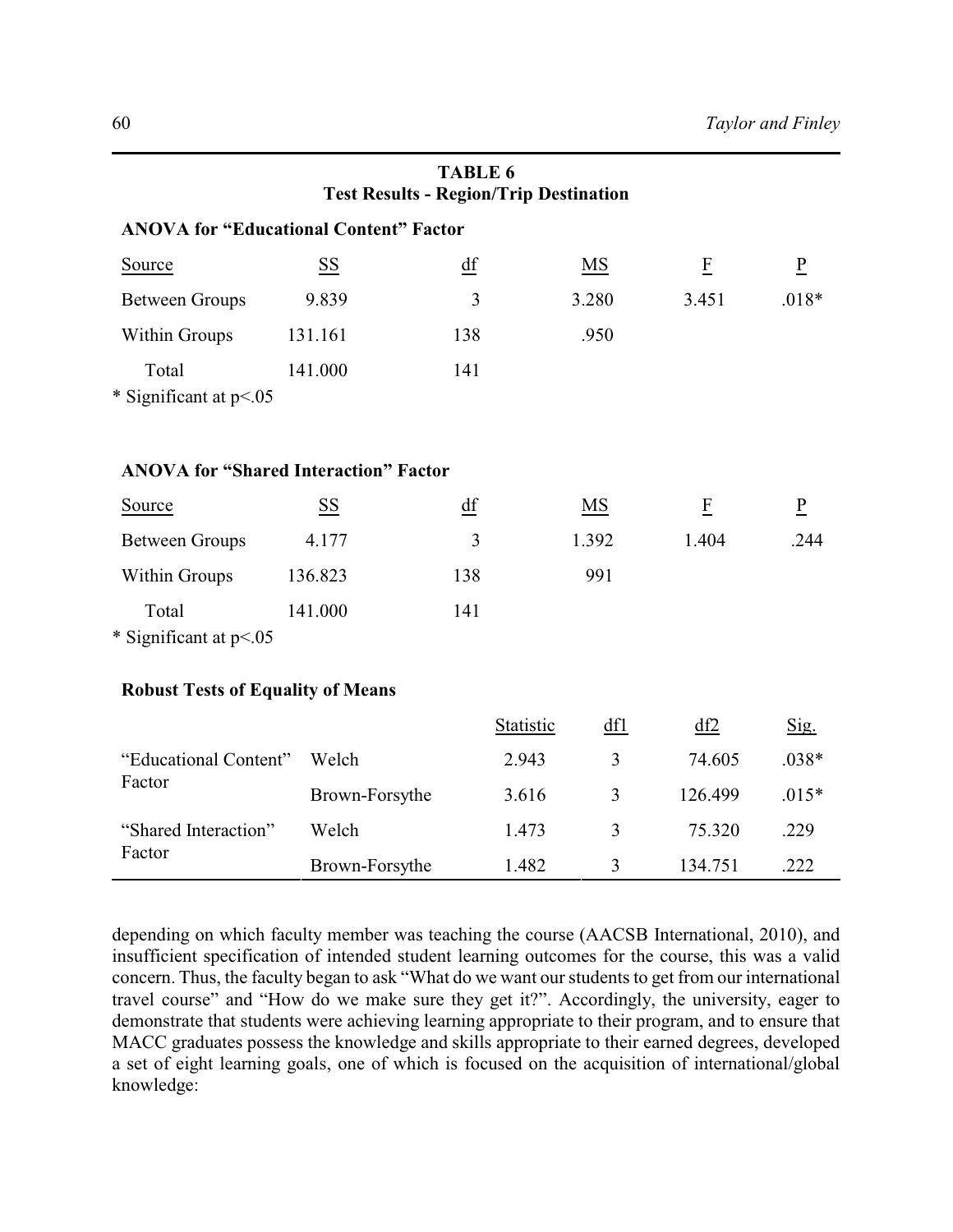Graduates of the program should be able to recognize key concepts related to international business and demonstrate how a global perspective can inform business decisions.

This resulted in the creation of the following student learning outcomes, which formed the basis for assessment of the international component in the curriculum:

- Students develop an understanding of diverse cultures and an appreciation for the complexities associated with conducting business internationally (values).
- Students gain confidence and experience while participating in an international consulting team (attitudes).
- Students analyze and develop solutions to a corporate client's real-world problems (knowledge).
- Students conduct primary research and analysis on an assigned country (skills).

These learning outcomes were to be introduced and practiced in the core international business course with greater mastery occurring in the travel experience course. Assessment is to take place in both courses, utilizing a combination of direct course embedded measures (i.e., examinations, team projects, case analysis, reflective essays, and research reports). These measures will be supplemented with an indirect assessment measure—the survey described in this study. All students will be asked to complete the survey at the conclusion of their international travel experience, giving faculty immediate feedback with which to measure student perceptions of the trip.

For the past year, the university has been studying and evaluating proposed changes or enhancements to the international dimensions of the MACC curriculum. This has included a pilot assessment of a redesigned international travel course, incorporating the student learning outcomes described above. Rubrics and other assessment measures have been developed and tested on the required components of the course. Improvements in student mastery of the learning outcomes have been observed. Going forward, all future offerings of the course will have a common syllabus that incorporates the student learning outcomes presented above, and the course will be structured as follows:

## **Pre-Trip**

Students will attend at least two one-half day Saturday class meetings. These meetings will focus on the following:

- A series of country specific lectures, discussions, videotapes and readings on the cultural and social context of international business, the economic and political environment of international business, and the implications of these factors for managerial decision-making and business practices.
- The assignment and presentation of individual student research papers on country specific topics. Students are required to thoroughly research a topic that will better prepare them to understand the culture of the host country. They share their research with classmates via classroom presentations.
- The assignment of students to a team-based market entry project focused on an industry specific and company specific business issue in the country/countries to be visited. The study includes a country risk assessment, a cross-cultural analysis, and a market entry strategy plan.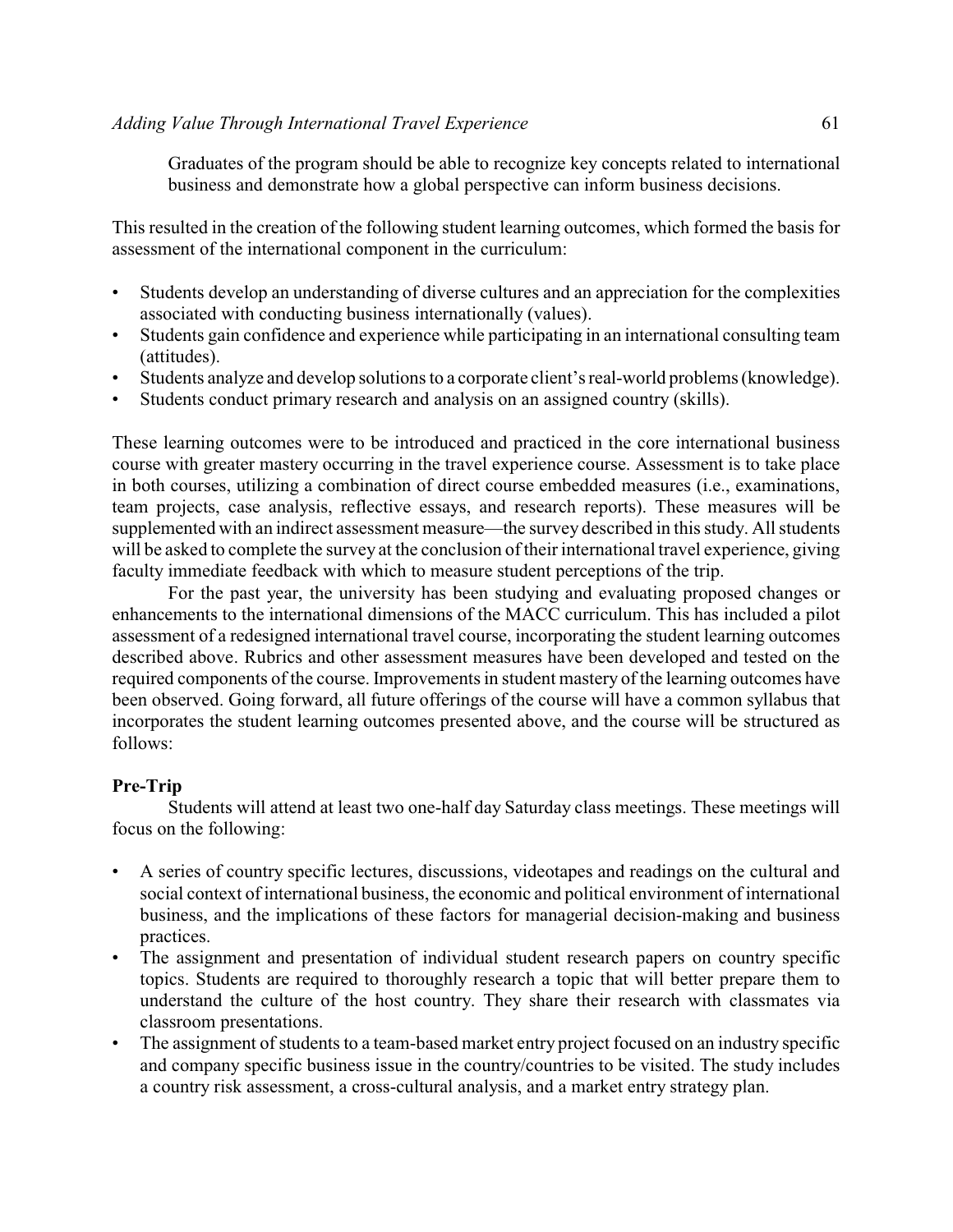#### **International Trip**

Students will take a seven to ten day international trip to the country/countries selected. Given the industries specified for the research projects, field trips will be organized to meet with host countryofficials and visit select companies where corporate executives will make presentations. During the trip, each student is required to complete a trip experience journal in which he/she is asked to reflect on and record what is learned during the trip and the significant things taken away from the overall trip experience. Students will also experience the richness of the country's culture by participating in guided city tours, authentic local dining, local entertainment, etc.

#### **Post-Trip**

Students submit experience journals for grading. Students will attend a post-trip one-half day Saturday class meeting where team-based market entry research projects are presented.

#### **Future Course Enhancements**

Given the likelihood that many accounting students will seek and gain employment with large, international accounting firms, serving multinational corporations (MNC) with global operations, it is important to focus on broadening their horizons. Future plans under consideration include establishing relationships with partner universities. Such relationships, if established, would provide students with the opportunity to experience the interconnectedness of the business world by working on projects with student counterparts in the international study region.

The university also recognizes the importance of developing relationships with more international organizations. These relationships will give MACC students access to real world international learning opportunities, where they can apply the technical knowledge and theory developed in their accounting courses and in their business courses, better preparing them for the realities of global commerce.

## **LIMITATIONS**

There are several limitations which need to be considered when interpreting these results. The first limitation concerns the issue of generalizability. The respondents participating in this study were all students who attended one institution. Thus, it is possible that different results might be obtained from a different population.

Another limitation of this study relates to the amount of time that has elapsed from the time some of the respondents participated in the travel experience. For some of these students, it may have been over ten years, which could have resulted in a student's inability to recall the details of his or her trip, thus biasing the findings.

A third limitation might be that the "demand characteristics" of the research situation could have biased the self reports. That is, the students may have responded more positively to the questions to please the researchers. While it is acknowledged that this bias could have been an issue, it is unlikely given that neither researcher taught a section of the international travel course during the semester the data were collected. Additionally, given that a large number of the respondents were alumni at the time of data collection, there should no longer have been any perceived gain in pleasing the researchers.

A fourth limitation relates specifically to the manner in which the survey questions were generated. Since all twenty questions were framed in a positive direction, participant acquiescence might have occurred.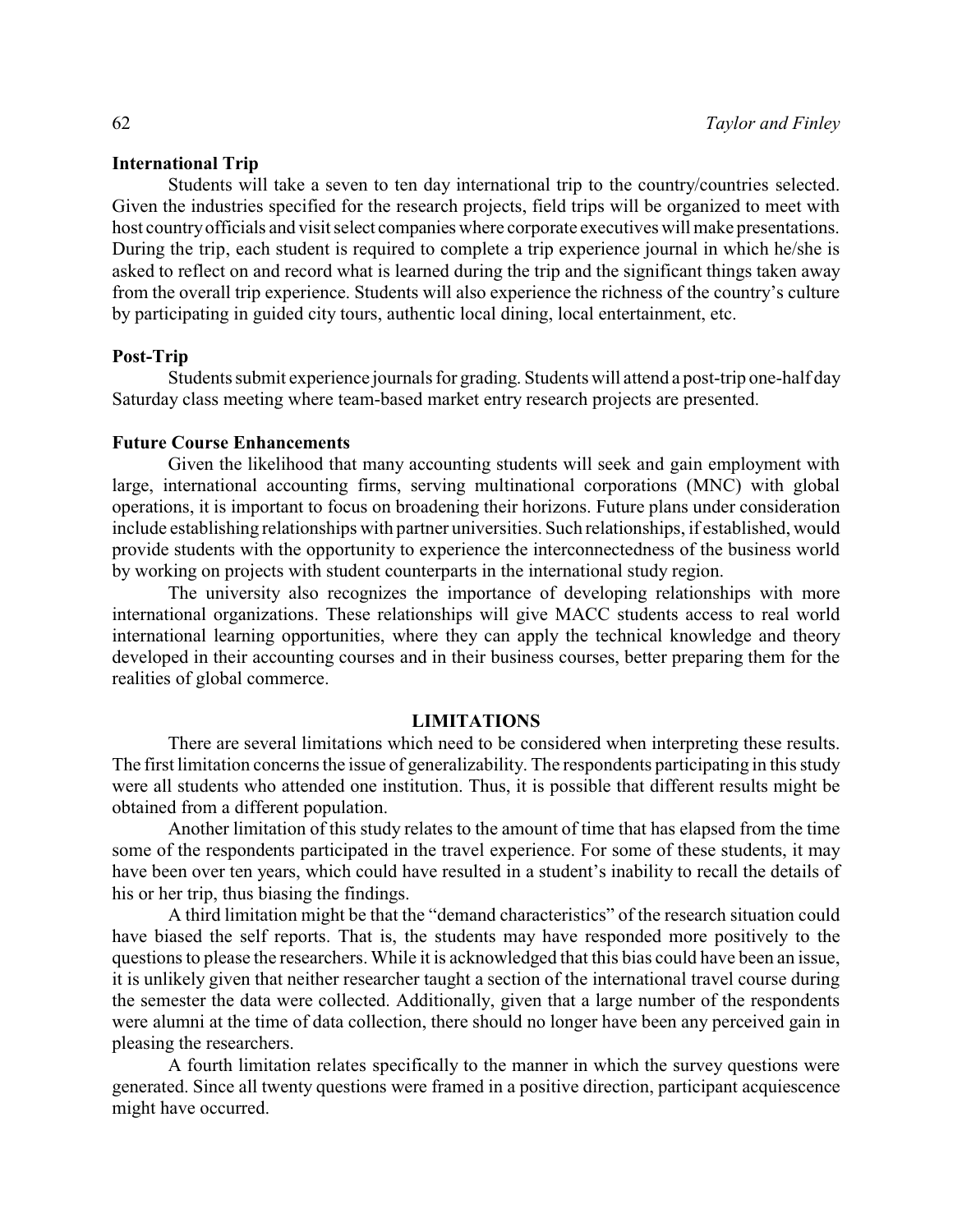A fifth limitation is the absence of demographic information. Unfortunately, when the survey was designed, demographic questions were not included. This omission made it impossible to analyze and report findings related to age, gender, race/ethnicity, etc. Any future study should include demographic information.

Finally, the inability to report on and evaluate the perceptions of the educators involved in and/or leading the international study abroad course could be considered a limitation. This information would have been a nice addition to the study. Unfortunately, for most of the trips, too much time had elapsed to gather this information from the faculty involved. Any future study should include some type of mechanism whereby educators report after the trip, making note of any problems and/or recommendations for changes and adjustments to the international travel course design.

#### **REFERENCES**

- AACSB International (The Association to Advance Collegiate Schools of Business). (Adopted April 25, 2003, revised January 31, 2010. *Eligibility Procedures and Standards for Business Accreditation* (Tampa, FL: AACSB). Available at: [http://aacsb.edu/accreditation/standards.asp.](http://aacsb.edu/accreditation/standards.asp) Retrieved on June 28, 2010.
- Accounting Education Change Commission (AECC) 1990. Objectives of Education for Accountants: Position Statement Number One. *Issues in Accounting Education* (Vol. 5, No. 2) 307-312.
- Adhikari, A., M. A. Flanigan, and R. H. Tondkar. 1999. A Survey of International Accounting Education in the US and Some Other Countries. *Journal of Accounting Education* (Vol. 17, No. 2-3) 175-189.
- Agami, A. M. 1991. Adding International Dimension to the Accounting Curriculum. *Journal of Teaching in International Business* (Vol. 3, No. 2) 53-63.
- Aggarwal, R. 1989. Strategies for Internationalizing the Business School: Educating for the Global Economy. *Journal of Marketing Education* (Vol. 11) 59-64.
- Albrecht, S. W., and R. J. Sack. 2000. *Accounting Educators: Charting the Course Through a Perilous Future*. Accounting Education Series (Volume 16) (Sarasota, FL: American Accounting Association).
- AlNajjar, F. K., and S. J. Gray. 1992. Internationalizing the Accounting Curriculum: a Survey of US Schools. *Journal of International Accounting Auditing & Taxation* (Vol. 1, No. 2) 145-160.
- \_\_\_\_\_\_\_, and E. Peacock. 1995. Perceptions of Fortune 500 Controllers on Internationalizing the Accounting Curriculum. *Journal of International Accounting Auditing & Taxation* (Vol. 4, No. 1) 1-12.
- Alon, I., and N. Ballard. 2003. International Business Education: Learning by Doing. In J. Biberman and A. F. Alkhafaji (eds.) *Business Research Yearbook: Business Perspective*. Proceeds of the Fourteenth Annual International Conference on the International Academy of Business Disciplines (Orlando, April 3-6) (Vol. 10) 242-246 (Saline, MI: McNaughton and Gunn Inc.).
	- \_\_\_\_\_\_\_, and J. Higgins. 2005. Global Leadership Success through Emotional and Cultural Intelligences. *Business Horizons* (Vol. 48, No. 6) 501-512.

\_\_\_\_\_\_\_, and C. McAllaster. 2005. *The Globalization Footprint: The Case of the MBA*, presented at the AACSB Tampa Conference (November 19, 2005).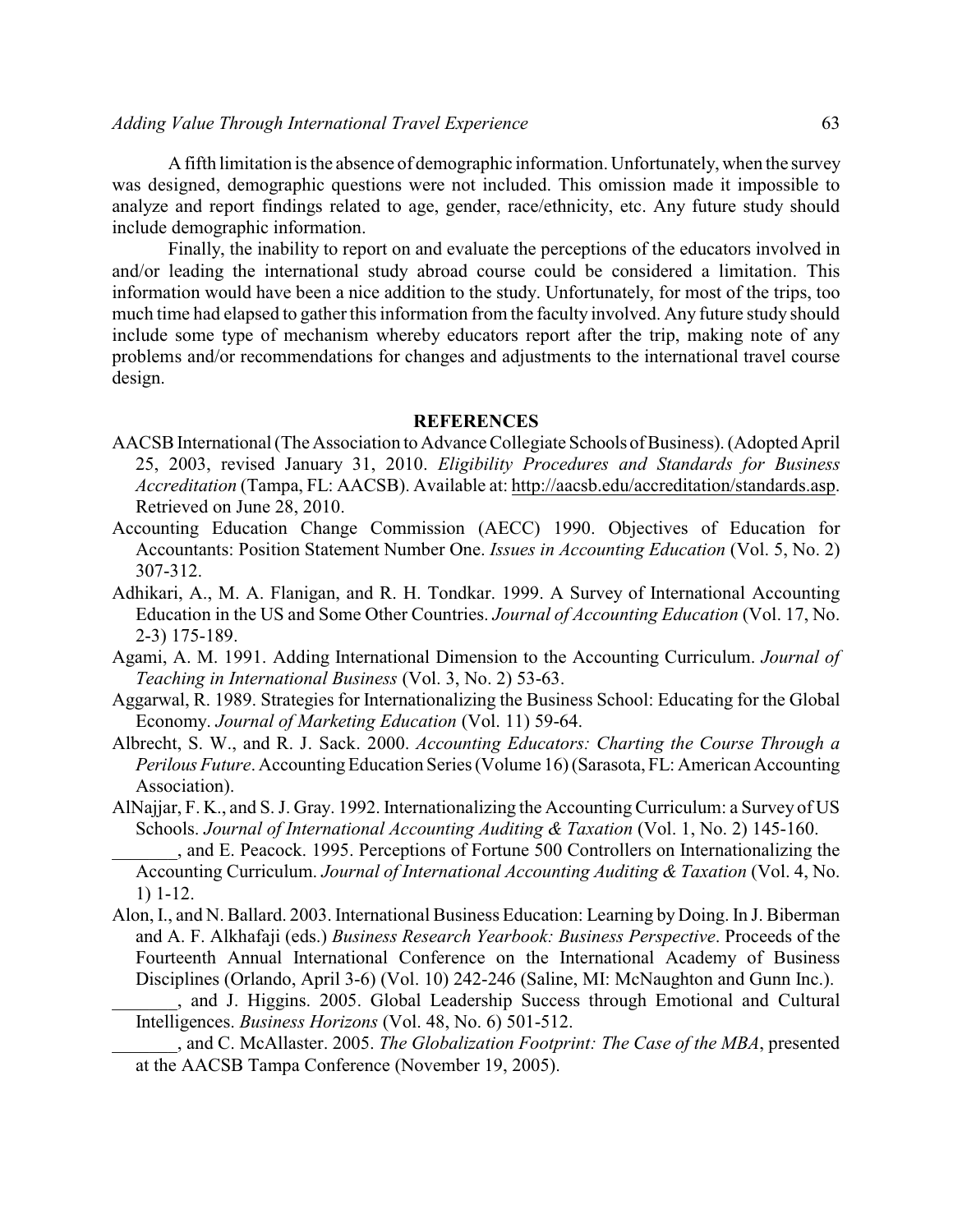- American Accounting Association (AAA). 1973. Committee on International Accounting, Report of the Committee on International Accounting. *The Accounting Review* (Vol. 48 Supplement) 122-167.
	- \_\_\_\_\_\_\_. 1986. Committee on the Future Structure, Content and Scope of Accounting Education (The Bedford Committee) Future Accounting Education: Preparing for the Expanded Profession. *Issues in Accounting Education* (Vol. 1, No. 1) 168-195.

\_\_\_\_\_\_\_. 1998. Report of the Changing Environment Committee. *The Future Viability of Accounting Education*. (Sarasota, FL: AAA).

- American Institute of Certified Public Accountants (AICPA). 1994. The AICPA Special Committee on Financial Reporting. *Improving Business Reporting-A Customer Focus: Meeting the Information Needs of Investors and Creditors*. (New York, NY: AICPA).
	- \_\_\_\_\_\_\_. 1997. *Supply of Accounting Graduates and the Demand for Public Accounting Recruits*. (New York, NY: AICPA).

\_\_\_\_\_\_\_. 1998. CPA Vision Project Identifies Top Five Issues for Profession. *The CPA Letter* (April) 12.

- \_\_\_\_\_\_\_. 1999.AICPAC*oreCompetency Framework for Entry into the Accounting Profession, The American Institute of Certified Public Accountants,* (New York, NY: AICPA)*. Available at: <http://ceae.aicpa.org/Resources/Education+and+Curriculum+Development>*. Retrieved on June 12, 2007.
- Arthur Andersen & Co., Arthur Young, Coopers & Lybrand, Deloitte Haskins & Sells, Ernst & Whinney, Peat Marwick Main & Co., Price Waterhouse, and Touche Ross (The Big Eight). 1989. *Perspectives on Education: Capabilities for Success in the Accounting Profession* (April).
- Bartlett, M. S. 1950. Test of Significance in Factor Analysis. *British Journal of Statistical Psychology*. (Vol. 3, January) 77-85.
- Bazaz, M. S., and R. Parameswaran. 1994. How Should International Accounting Be Taught? Insights from the International Business Discipline. *Journal of Teaching in International Business* (Vol. 5, No. 4) 51-68.
- Beed, T. K., and N. H. Shooshtari. 1998. International Accounting Education: Behind, But Catching Up? *The National Public Accountant* (Vol. 43, No. 1) 47-50.
- Brokaw, S. C. 1996. Planning, Organizing and Executing Short-Term International Exposures for U.S. Students of Marketing and Business: An Alternative Method. *Marketing Education Review* (Vol. 6, No. 3) 87-94.
- Burns, J. O. 1979. A Study of International Accounting Education in the United States. *International Journal of Accounting* (Fall) 135-145.
- Clay, A. A. 1975. Undergraduate International Accounting Education. *International Journal of Accounting* (Fall) 187-192.
- Cotner, J., R. Jones, and R. Kashlak. 2003. Effectively Integrating an International Field Study Into the EMBA Curriculum. *Journal of Teaching International Business* (Vol.15, No.1) 5-20.
- Currie, D. M., S. Matulich, and J. P. Gilbert. 2004. Foreign Travel in North American MBA Programs. *Journal of Teaching in International Business* (Vol. 15, No. 3) 45-60.
- DeLoach, S., L. Saliba, V. Smith, and T. Tiemann. 2003. Developing a Global Mindset Through Short-Term Study Abroad: A Group Discussion Approach. *Journal of Teaching in International Business* (Vol. 15, No. 1) 37-59.
- Douglas, C., and C. G. Jones-Rikkers. 2001. Study Abroad Programs and American Student Worldmindedness. *Journal of Teaching in International Business* (Vol. 13, No. 1) 55-66.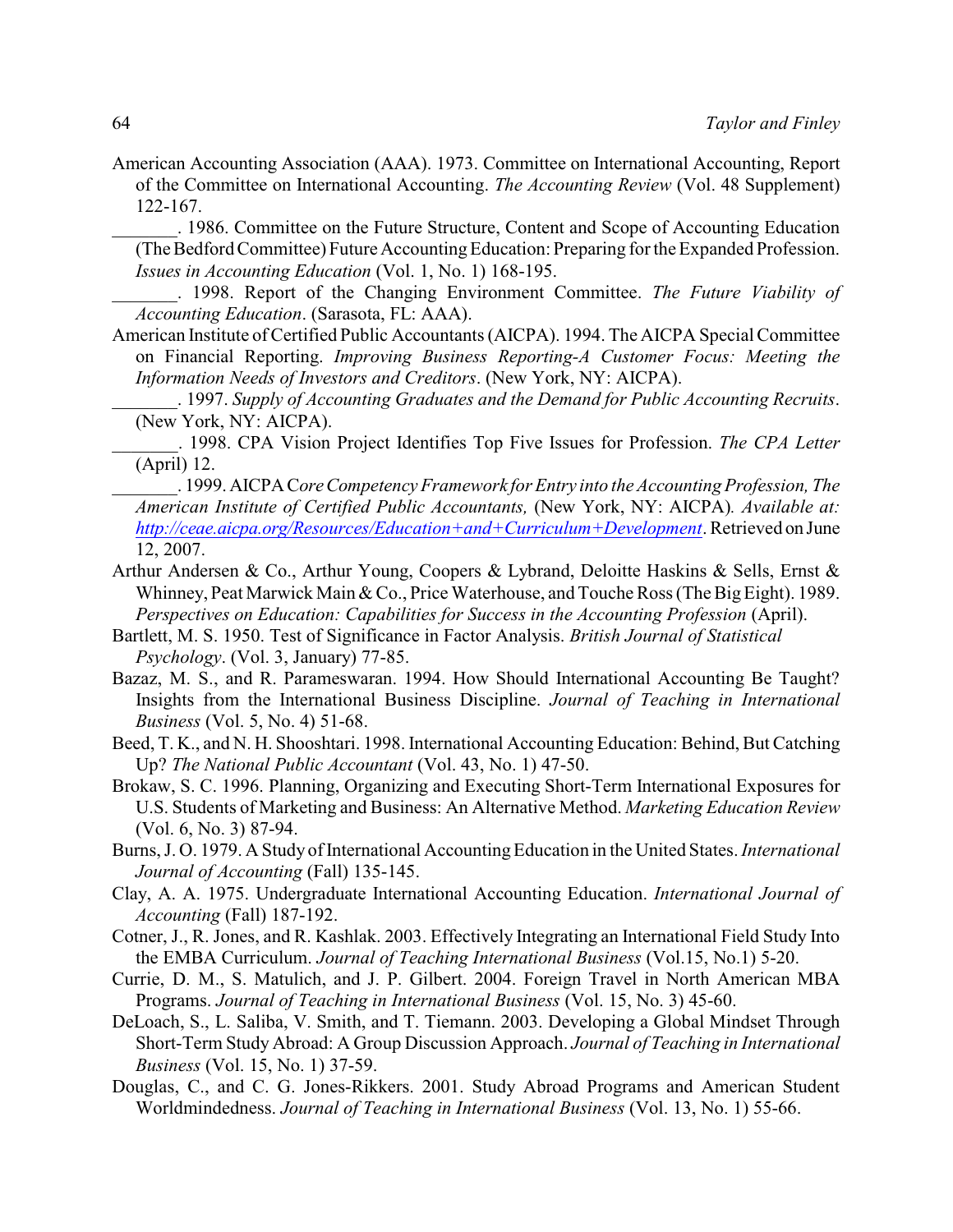- Doyle, M., M. M. Helms, and N. Westrup. 2004. A Fast Track to Cultural Immersion: The Scavenger Hun. *Journal of Teaching in International Business* (Vol. 15, No. 4) 67-95.
- Duke, C. R. 2000. Study Abroad Learning Activities: A Synthesis and Comparison. *Journal of Marketing Education* (Vol. 22, No. 2) 155-165.
- Gordon, P., and D. K. Smith. 1992. Planning, Organizing, and Executing Short-Term International Exposures for U.S. Students of Marketing and Business. *Marketing Education Review* (Vol. 2, No. 1) 47-54.
- Harrison, D. 2000. The Changing Face of Business Education: Challenges for Tomorrow. *Review of Business* (Vol. 21, No. 3 & 4) 43-46.
- Harkins, J. L., and J. Mills. 1985. Annual Reports: A Pedagogical Tool for Intermediate Accounting. *Advances in Accounting* (Vol. 2) 149-166.
- Henthorne, T. L., M. M. Miller, and T. W. Hudson. 2001. Building and Positioning Successful Study-Abroad Programs: A 'Hands-On' Approach. *Journal of Teaching in International Business* (Vol. 12, No. 1) 49-62.
- Kaiser, H. F., and J. Rice. 1974. Little Jiffy Mark IV. *Educational and Psychological Measurement* (Vol. 34, Spring) 111-117.
- Kashlak, R., R. Jones, and J. Cotner. 1999. Strategically Rethinking the Executive MBA International Business Experience. *Journal of Teaching in International Business* (Vol. 10, No. 3) 11-28.
- Kedia, B., and B. Cornwell. 1994. Mission Based Strategies for Internationalizing U.S. Business Schools. *Journal of Teaching in International Business* (Vol. 5, No. 3) 11-29.
- \_\_\_\_\_\_\_, and P. D. Haveston, 1998. Transformation of MBA Programs: Meeting the Challenge of International Competition. *Journal of World Business* (Vol. 33, No. 2) 203-217.
- \_\_\_\_\_\_\_, \_\_\_\_\_\_\_, and R. S. Bhagat. 2001. Orienting Curricula and Teaching to Produce International Managers for Global Competition. *Journal of Teaching in International Business* (Vol. 13) 1-22.
- Kwok, C. C. Y., J. S. Arpan, and W. R. Folks, Jr. 1994. Global Survey of International Business Education in the 1990s. *Journal of International Business Studies* (Vol. 25, No. 3) 605-623.
- McClure, M. M. 1988. Internationalization of the Introductory Financial Accounting Course. *Journal of Accounting Education* (Spring) 159-181.
- Meek, G. K. 1985. Adding an International Dimension to the Introductory Managerial Accounting Course. *Journal of Accounting Education* (Spring) 57-68.
	- \_\_\_\_\_\_\_. 1991. Internationalizing the Accounting Curriculum. *Accounting: A Newsletter for Educators* (Wiley and Sons, Inc.) (Vol. 1, No. 1) 3-5.
- Mintz, S. M. 1980. Internationalization of the Accounting Curriculum. *International Journal of Accounting* (Fall) 137-151.
- Muuka, G. N., D. E. Harrison, and S. Y. Hassan. 1999. International Business in American MBA Programs-Can We Silence the Critics? *Journal of Education for Business* (Vol. 74, No. 4) 237- 243.
- Nehrt, L. C. 1993. Business School Curriculum and Faculty: Historical Perspectives and Future Imperatives. In S. T. Cavusgil (Ed.), *Internationalizing Business Education* 31-44. (East Lansing: Michigan State University Press).
	- \_\_\_\_\_\_\_. 1987. Internationalization of the Curriculum. *Journal of International Business Studies* (Vol. 18, No. 1) 83-90.
- Nunnally, J. C. 1978. *Psychometric theory* (2<sup>nd</sup> edition). (New York: McGraw-Hill).